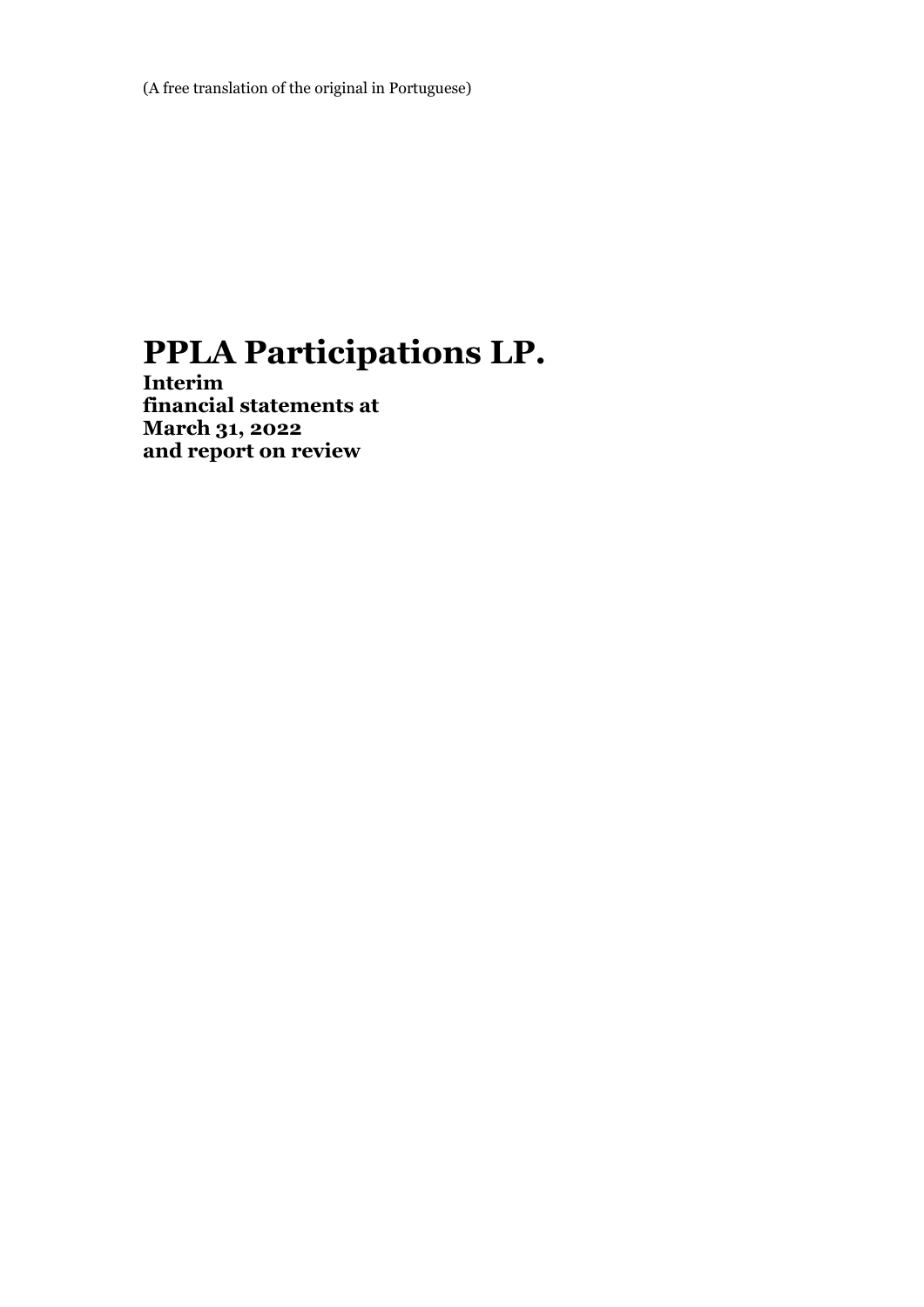

(A free translation of the original in Portuguese)

# **Report on review of interim financial statements**

To the Board of Directors and Shareholders PPLA Participations LP.

### **Introduction**

We have reviewed the accompanying interim balance sheet of PPLA Participations LP. ("Company") as at March 31, 2022 and the related statements of income, comprehensive income, changes in shareholders' equity and cash flows for the three-month period then ended, and notes, comprising significant accounting policies and other explanatory information.

Management is responsible for the preparation and fair presentation of these interim financial statements in accordance with the International Accounting Standard (IAS) 34 - Interim Financial Reporting, issued by the International Accounting Standards Board (IASB). Our responsibility is to express a conclusion on this interim financial statement based on our review.

#### **Scope of review**

We conducted our review in accordance with Brazilian and International Standards on Reviews of Interim Financial Information (NBC TR 2410 - Review of Interim Financial Information Performed by the Independent Auditor of the Entity, and ISRE 2410 - Review of Interim Financial Information Performed by the Independent Auditor of the Entity, respectively). A review of interim information consists of making inquiries, primarily of persons responsible for financial and accounting matters, and applying analytical and other review procedures. A review is substantially less in scope than an audit conducted in accordance with Brazilian and International Standards on Auditing and consequently does not enable us to obtain assurance that we would become aware of all significant matters that might be identified in an audit. Accordingly, we do not express an audit opinion.

#### **Conclusion**

Based on our review, nothing has come to our attention that causes us to believe that the accompanying interim financial statements referred to above do not present fairly, in all material respects, the financial position of Company as at March 31, 2022, and its financial performance and cash flows for the three-month period then ended in accordance with IAS 34 - Interim Financial Reporting, issued by International Accounting Standards Board (IASB).

*PricewaterhouseCoopers Auditores Independentes Ltda., Av. Brigadeiro Faria Lima 3732, 16o, partes 1 e 6, Edifício Adalmiro Dellape Baptista B32, São Paulo, SP, Brasil, 04538-132 T: +55 (11) 4004-8000, www.pwc.com.br*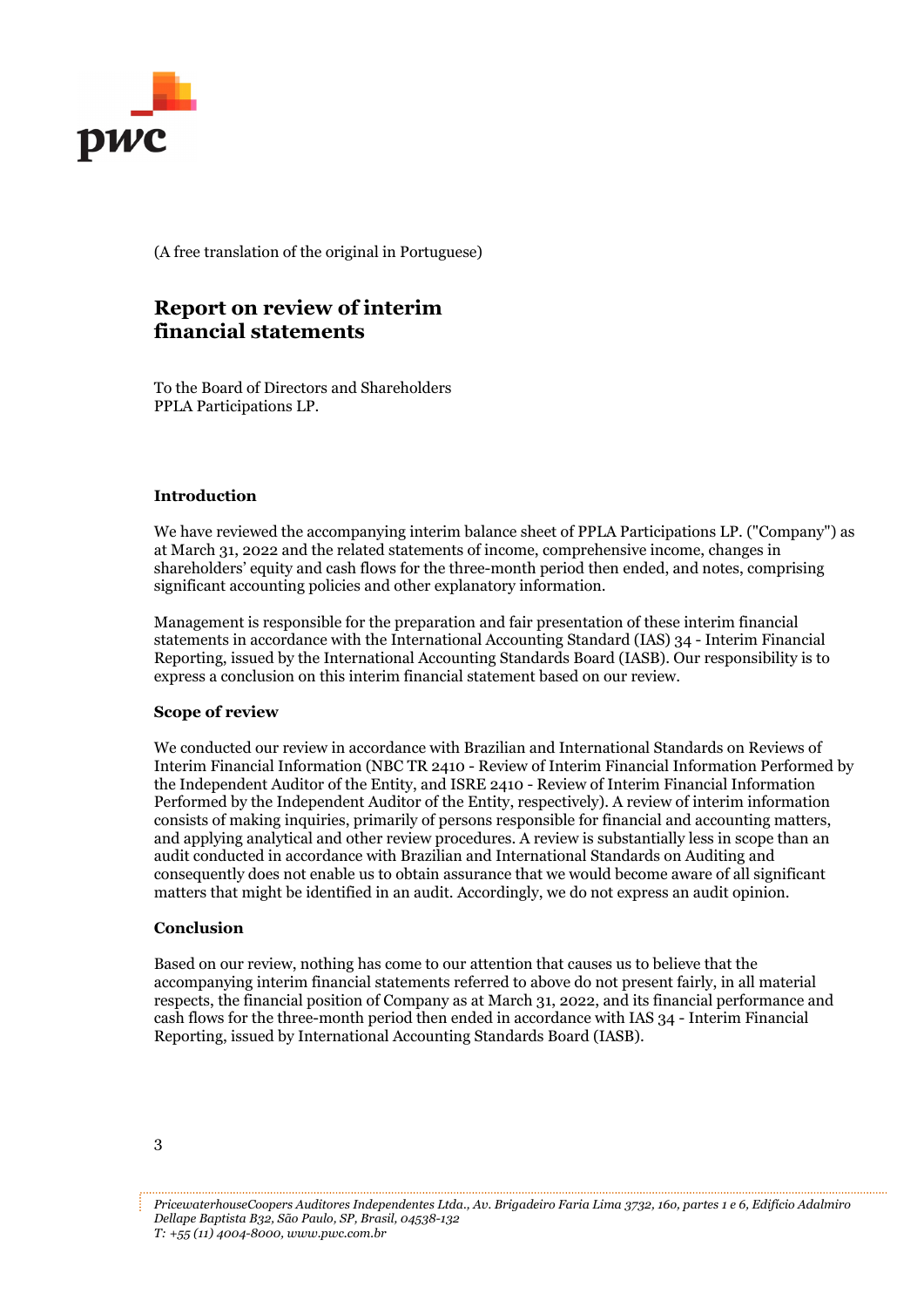

### **Emphasis of matter**

### **Material uncertainty related to going concern**

We draw attention to Note 1 to these financial statements, which states that the Company has incurred recurring decreases in shareholders' equity over the past few years for the reasons set out in that Note. Management's plans for reversing this situation, are also described in Note 1, and depends on the success of the initiatives taken by Management, through obtaining loans and capitalization, if necessary. This situation, among others described in that Note, indicates the existence of significant uncertainty that may cast significant doubts about the ability of the Company to continue as a going on concern. Our conclusion is not modified in respect of this matter.

São Paulo, May 13, 2022

PricewaterhouseCoopers Auditores Independentes Ltda. CRC 2SP000160/O-5

Edison Arisa Pereira Contador CRC 1SP127241/O-0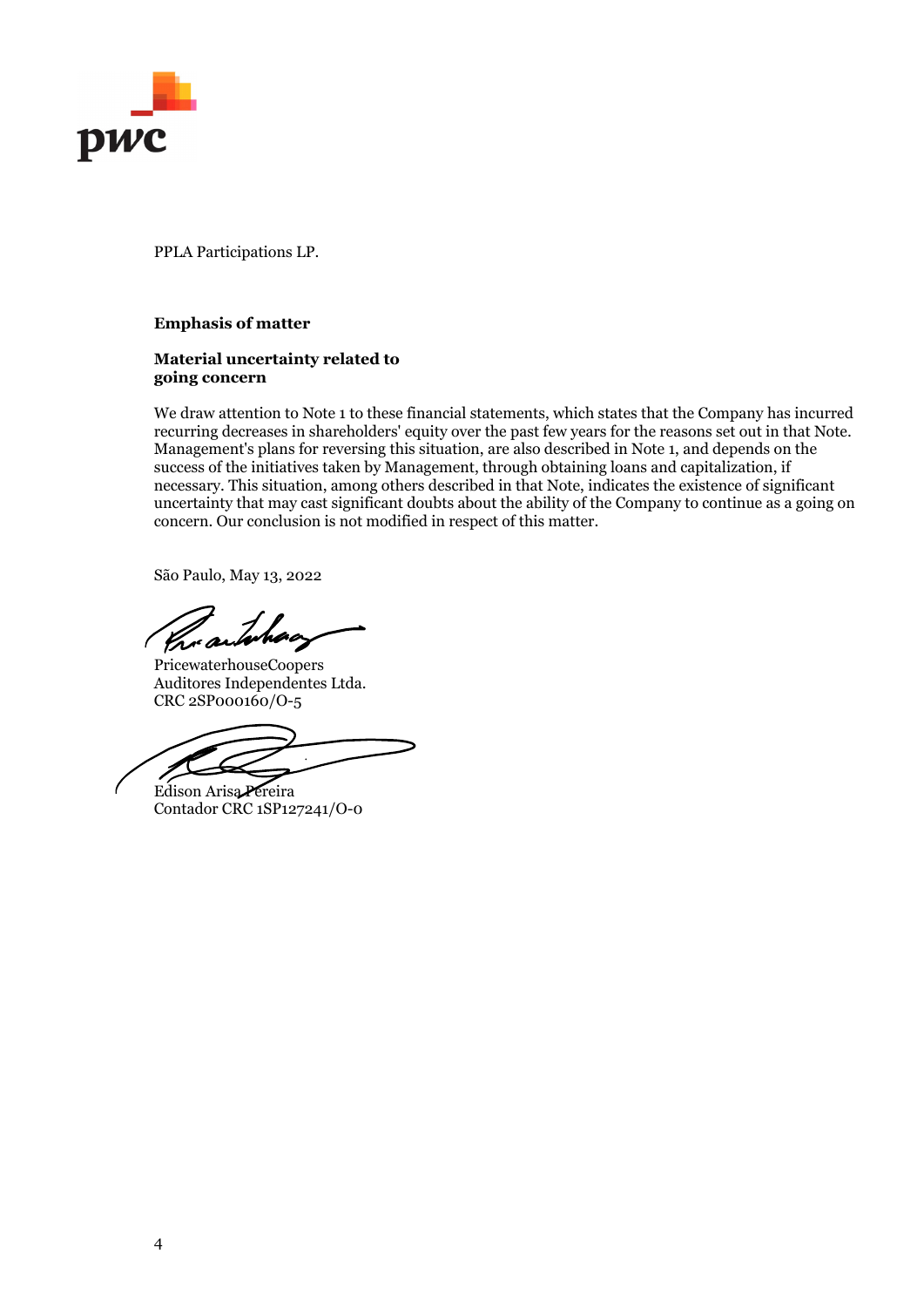### **Balance sheet**

As at March 31

(In thousands of reais )

| 5<br>11<br>Investment entity portfolio<br>10<br>6<br>Amounts receivable<br>962<br>555<br>973<br>565<br><b>Total assets</b><br><b>Liabilities</b><br>7<br>Other liabilities<br>962<br>554<br><b>Total liabilities</b><br>962<br>554<br>Shareholders' equity<br>Capital stock and share premium<br>1,504,802<br>1,504,802<br>Other comprehensive income<br>424,143<br>424,137<br><b>Accumulated losses</b><br>(1,928,934)<br>(1,928,928)<br>Total shareholders' equity<br>11<br>11<br>Total liabilities and shareholders' equity<br>973<br>565 | <b>Assets</b> | <b>Note</b> | 03/31/2022 | 12/31/2021 |
|----------------------------------------------------------------------------------------------------------------------------------------------------------------------------------------------------------------------------------------------------------------------------------------------------------------------------------------------------------------------------------------------------------------------------------------------------------------------------------------------------------------------------------------------|---------------|-------------|------------|------------|
|                                                                                                                                                                                                                                                                                                                                                                                                                                                                                                                                              |               |             |            |            |
|                                                                                                                                                                                                                                                                                                                                                                                                                                                                                                                                              |               |             |            |            |
|                                                                                                                                                                                                                                                                                                                                                                                                                                                                                                                                              |               |             |            |            |
|                                                                                                                                                                                                                                                                                                                                                                                                                                                                                                                                              |               |             |            |            |
|                                                                                                                                                                                                                                                                                                                                                                                                                                                                                                                                              |               |             |            |            |
|                                                                                                                                                                                                                                                                                                                                                                                                                                                                                                                                              |               |             |            |            |
|                                                                                                                                                                                                                                                                                                                                                                                                                                                                                                                                              |               |             |            |            |
|                                                                                                                                                                                                                                                                                                                                                                                                                                                                                                                                              |               |             |            |            |
|                                                                                                                                                                                                                                                                                                                                                                                                                                                                                                                                              |               |             |            |            |
|                                                                                                                                                                                                                                                                                                                                                                                                                                                                                                                                              |               |             |            |            |
|                                                                                                                                                                                                                                                                                                                                                                                                                                                                                                                                              |               |             |            |            |
|                                                                                                                                                                                                                                                                                                                                                                                                                                                                                                                                              |               |             |            |            |
|                                                                                                                                                                                                                                                                                                                                                                                                                                                                                                                                              |               |             |            |            |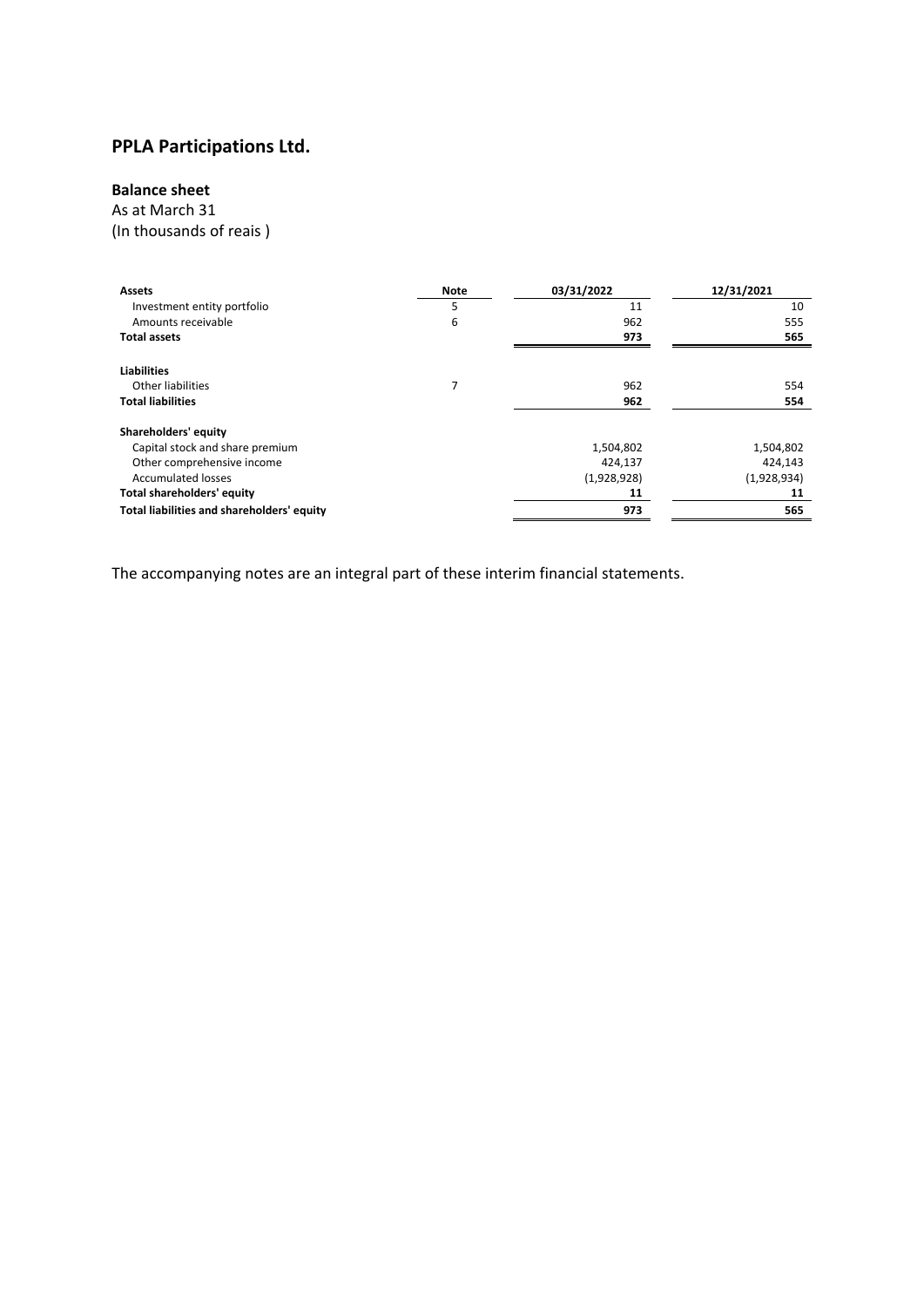### **Statement of income**

Quarters ended on March 31 (In thousands of reais, except profit per share)

|                                                                     | Note | 03/31/2022 | 03/31/2021 |
|---------------------------------------------------------------------|------|------------|------------|
| Gain / (Loss) on investment entity portfolio measured at fair value | 10   |            |            |
| Administrative expenses                                             | 11   | (789)      | (698)      |
| Other operating income                                              | 12   | 789        | 698        |
| <b>Operating profit</b>                                             |      | 6          |            |
| Profit for the quarter                                              |      |            |            |
|                                                                     |      |            |            |
| Profit per share - basic and diluted (in reais)                     |      | 0.0021     | 0.0007     |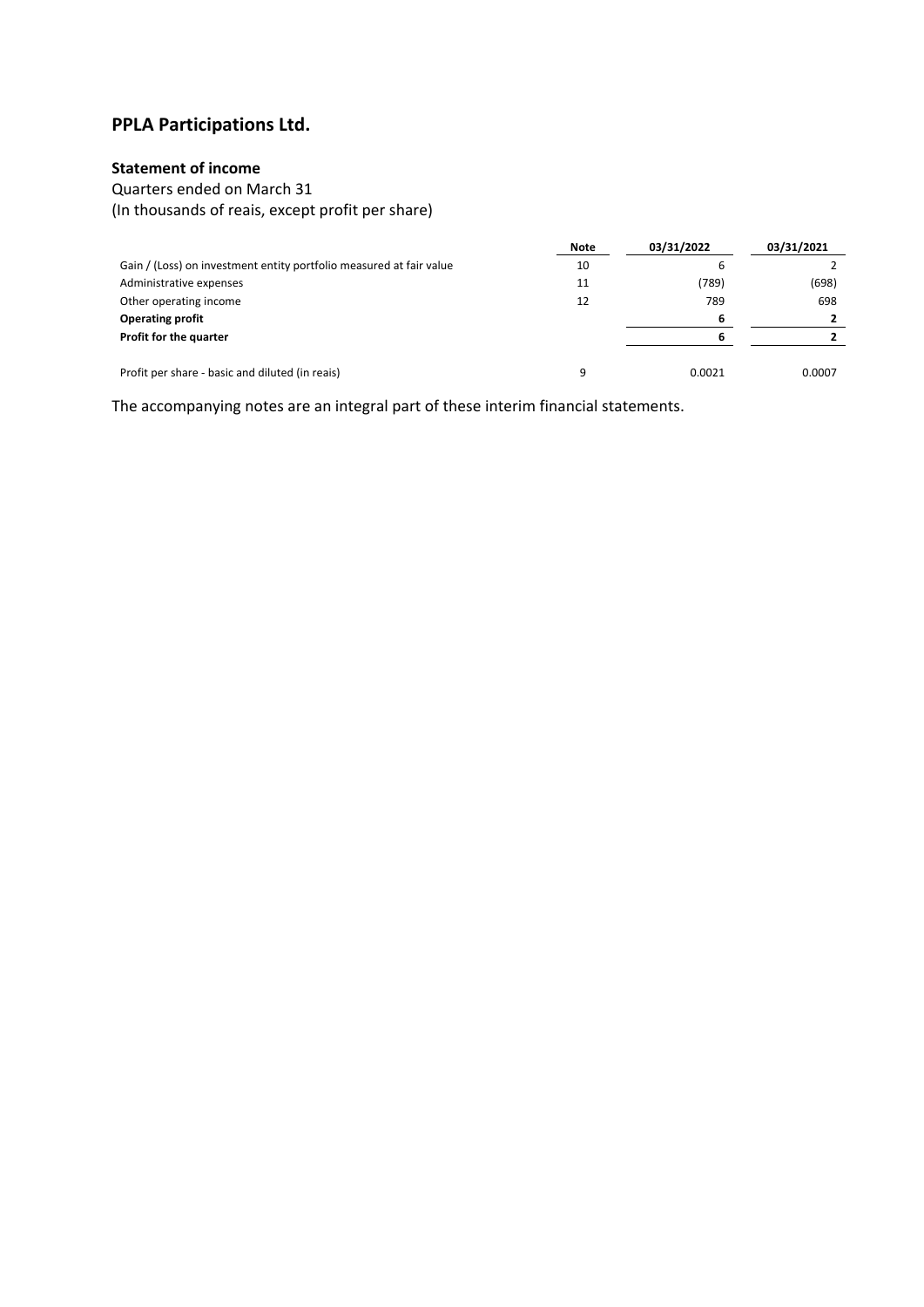### **Statement of comprehensive income**

Quarters ended on March 31

(In thousands of reais unless otherwise stated)

|                                                                      | 03/31/2022 | 03/31/2021 |
|----------------------------------------------------------------------|------------|------------|
| Profit for the quarter                                               |            |            |
| Other comprehensive income not to be reclassified to profit or loss: | (6)        |            |
| Currency translation adjustments                                     | (6)        |            |
| Total comprehensive income / (loss)                                  |            |            |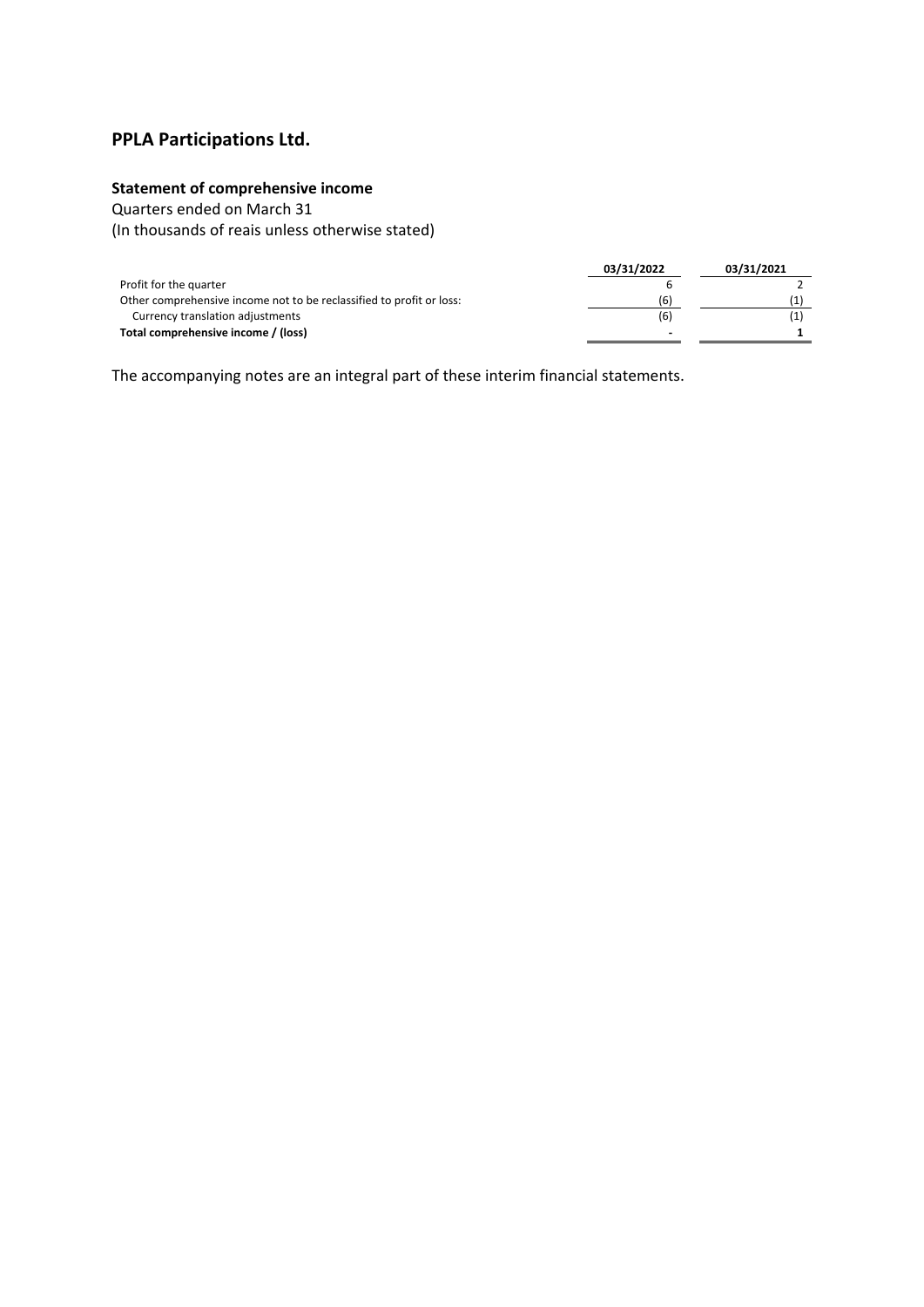#### **Statement of changes in shareholders' equity**

Quarters ended on March 31 (In thousands of reais unless otherwise stated)

|                                                            | Capital stock and share premium | Other comprehensive<br>income | Accumulated<br>losses | Total<br>shareholders'<br>equity |
|------------------------------------------------------------|---------------------------------|-------------------------------|-----------------------|----------------------------------|
| Balance as of December 31, 2020                            | 1,504,802                       | 424,142                       | (1,928,939)           |                                  |
| Profit for the quarter<br>Currency translation adjustments |                                 | (1)                           |                       | $\left( 1\right)$                |
| Balance as of March 31, 2021                               | 1,504,802                       | 424,141                       | (1,928,937)           |                                  |
| Balance as of December 31, 2021                            | 1,504,802                       | 424,143                       | (1,928,934)           | 11                               |
| Profit for the quarter<br>Currency translation adjustments |                                 | (6)                           |                       | b<br>(6)                         |
| Balance as of March 31, 2022                               | 1,504,802                       | 424,137                       | (1,928,928)           | 11                               |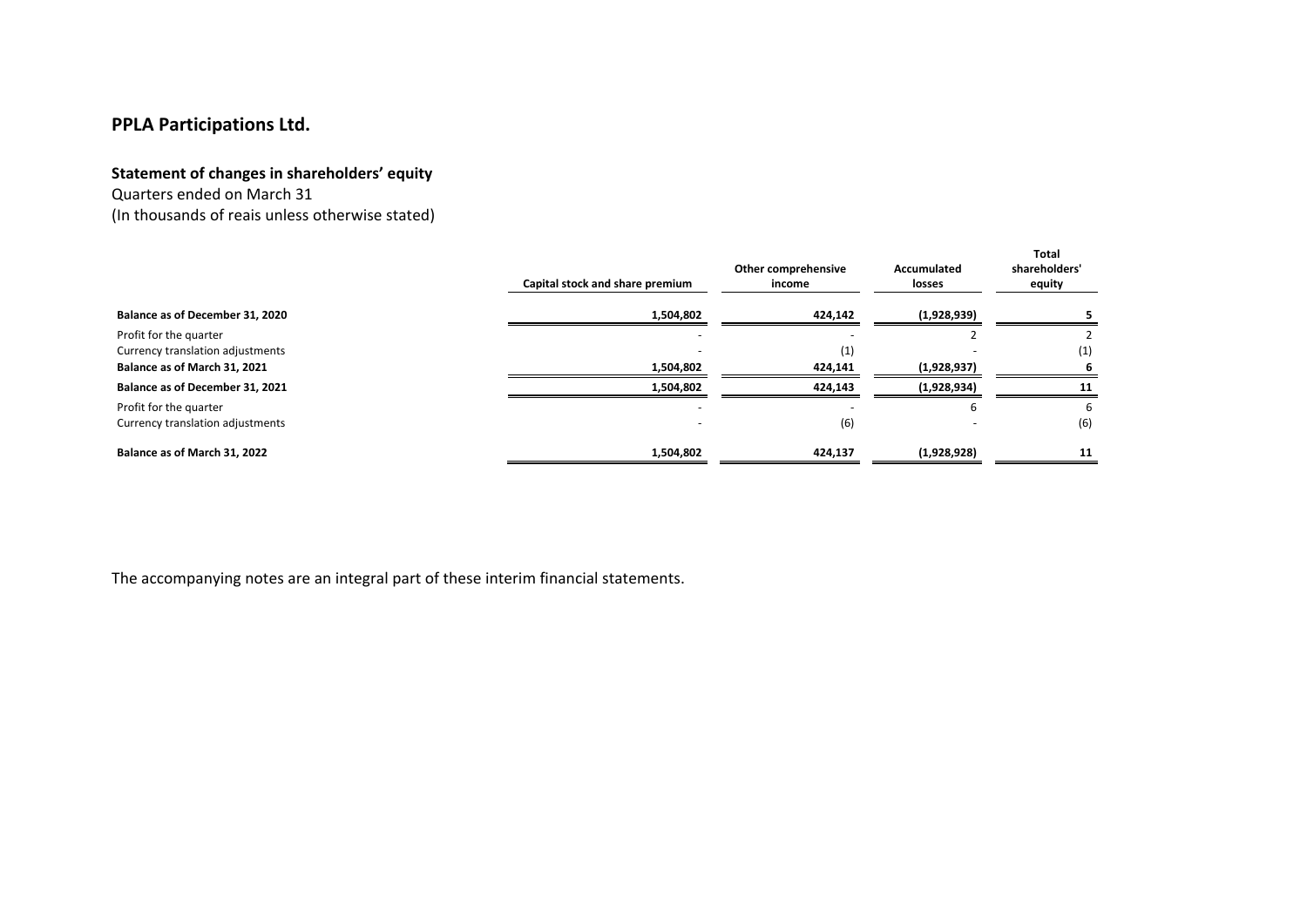### **Statement of cash flows**

Quarters ended on March 31

(In thousands of reais unless otherwise stated)

|                                                                                                                                                              | <b>Note</b> | 03/31/2022   | 03/31/2021   |
|--------------------------------------------------------------------------------------------------------------------------------------------------------------|-------------|--------------|--------------|
| Operating activities<br>Profit for the quarter                                                                                                               |             | 6            |              |
| Adjustments to the profit for the quarter<br>Gain / (Loss) from investment entity portfolio measured at fair value<br>Adjusted gain / (loss) for the quarter | 10          | (6)          | (2)          |
| Increase / (decrease) in cash and cash equivalents                                                                                                           |             |              |              |
| Balance of cash and cash equivalents<br>At the beginning of the quarter<br>At the end of the quarter                                                         |             |              |              |
| Increase / (decrease) in cash and cash equivalents                                                                                                           |             |              |              |
| <b>Non-cash transactions</b><br>Amounts receivable<br>Other liabilities                                                                                      |             | (408)<br>408 | (621)<br>621 |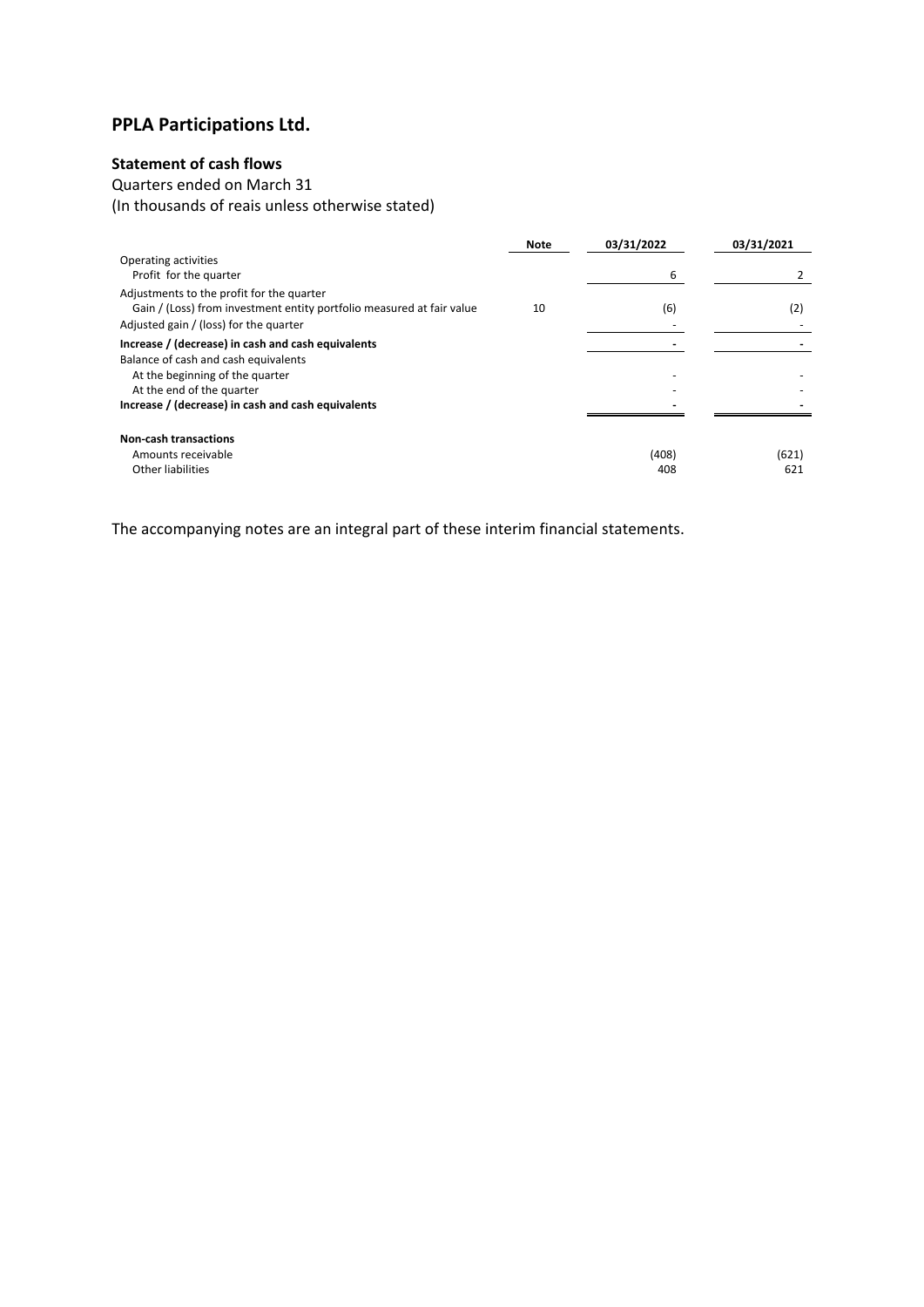**Notes to the interim financial statements** March 31, 2022 (In thousands of reais)

# **1. Operations**

PPLA Participations Ltd. ("PPLA Participations", "Company" or "PPLAP") was constituted as a tax exempted Limited Liability Company under the laws of Bermuda on March 26, 2010. On December 29, 2010, the Bermuda monetary authority approved the constitution of the Company. PPLA Participations headsemesters is located on Clarendon House, 2 Church Street, HM 11, Hamilton, Bermuda.

The Company has applied for and has been granted exemption from all forms of taxation in Bermuda until March 31, 2035, including income, capital gains and withholding taxes. In jurisdictions other than Bermuda, some foreign taxes will be withheld at source on dividends and certain interest received by the Company.

PPLA Participations (together with BTG Pactual, the "Group") have units listed on NYSE Euronext in Amsterdam and B3 in São Paulo. Each unit issued, corresponds to 1 class A shares and 2 class B shares of PPLA Participations Ltd. All units listed and traded in Amsterdam remained wholly interchangeable with the units in Brazil.

The Company is the sole owner of BTG Bermuda LP Holdco Ltd ("BTG Holdco") which, on December 29, 2010, received a Class C common share from BTG Pactual Management Ltd. and thus became general partner of PPLA Investments LP. ("PPLA Investments"), previously denominated BTG Investments LP. As a consequence of this transaction, the Company obtained the right to control the financial and operating policies of PPLA Investments.

PPLA Investments was formed in 2008 and makes proprietary capital investments in a wide range of financial instruments, including Merchant Banking investments in Brazil and overseas, and a variety of financial investments in global markets.

BTG Pactual's asset management area manages PPLA Investments' assets and receives fees at arm's length.

The Management of PPLA Investments is monitoring the recurring reduction in the Company's Shareholders' Equity over the last few years, mainly due to losses arising from negative mark‐to‐ market in its investment entity portfolio. Reverting the accumulated deficitary situation requires a successful implementation of Management's initiatives through loans ‐ made between the Company and BTG MB Investments LP ("BTG MB") ‐ which can be capitalized, if necessary.

Although the deficit picture portraits the existence of a relevant uncertainty that can raise questions about the Company's operational continuity, management evaluation came to conclude, based on the aforementioned initiatives, that PPLA Participations has the capacity to continue operating in the next 12 months.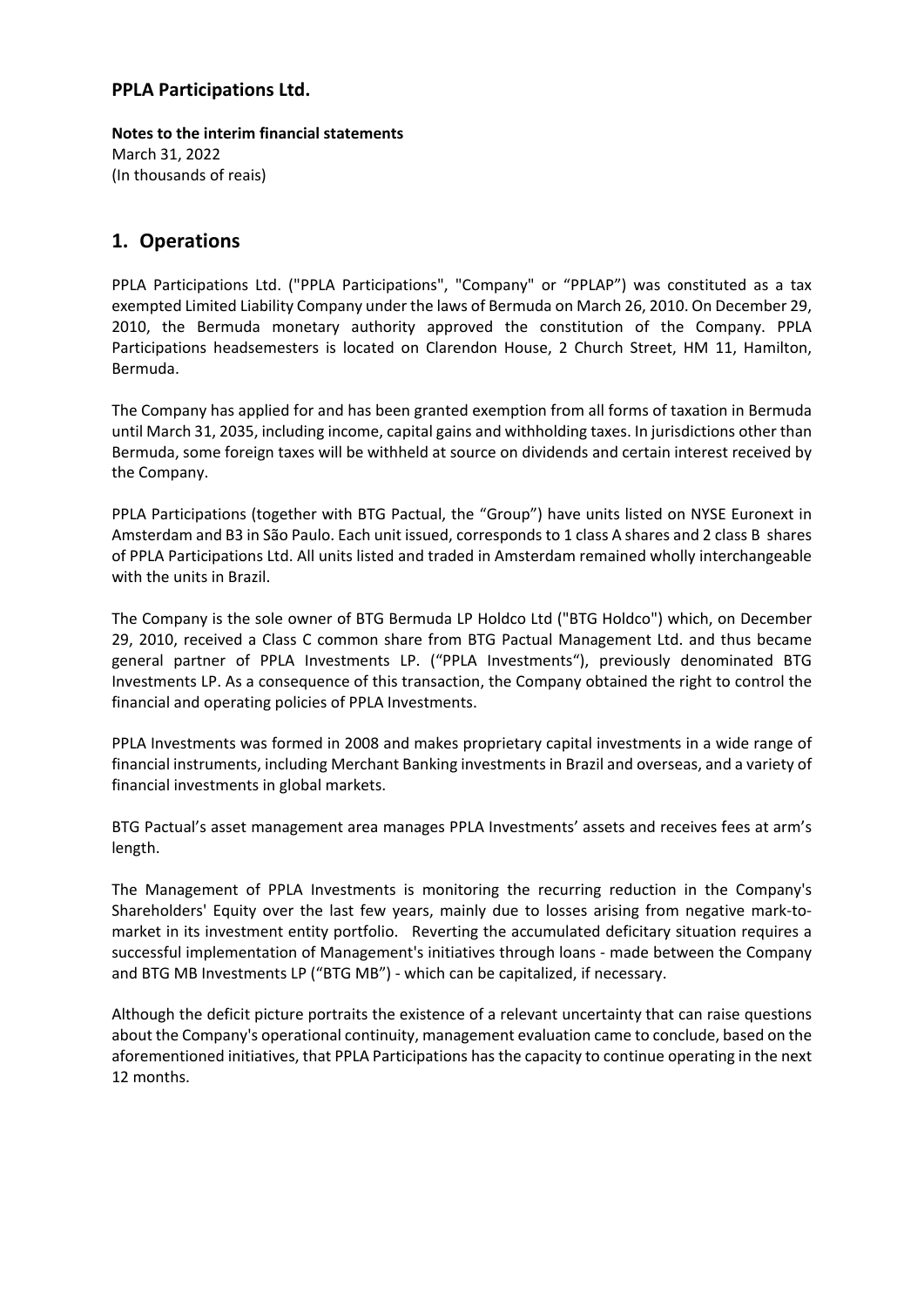**Notes to the interim financial statements** March 31, 2022 (In thousands of reais)

### **COVID‐19**

The Company's management is tracking the effects COVID‐19 may have on its business. Any outcome prediction is hampered due to the situation's rapid and fluid development, which can lead to a fallout in economic and market conditions, triggering a decline in global economic activity. The Company is monitoring all developments related to COVID‐19 and coordinating its operating response, taking into account the continuity plans from preexisting business ventures and on the guidelines exposed by global health organizations, governments and general best practicesin response to this pandemic. The COVID‐19 pandemic has had, and continues to have, a material impact on businesses around the world, including ours, and the economic and political environments in which businesses operate. There are a number of factors associated with the ongoing COVID‐19 pandemic and its impact on global economiesthat could have a material adverse effect on our business, financial condition, results of operations, cash flows, prospects and the market price of our securities. In particular, the COVID‐ 19 pandemic has affected business and economic expectations, causing significant volatility in global markets and affecting the outlook of the Brazilian economy and that of other countries in which we maintain investments, may in the future make investments and conduct business through our subsidiaries.

### **Loan Agreement**

On June 21st, 2021 PPLAI entered into a Loan Agreement with BTG MB Investments LP ("BTG MB") in which PPLAI approved a credit line with BTG MB with total amount to R\$750 million, to be disbursed according to PPLAI request, on dates and amounts of the company loan installments, on the following dates: June 21st,2021, July 9th,2021, December 16th, 2021, June 14th, 2022, December 12th, 2022 and June 9th, 2023, with 30 months maturity. At the agreement date, these loan agreements do not include the possibility of being totally or partially converted into capital.

The loans corresponding to this Loan Agreement are carried out within the scope of the Company's initiatives to address its economic and financial situation and PPLA Investments' recurring capital needs, especially considering the maturity of certain loans and other short-term liabilities.

The characteristics of the loans linked to this agreement are indicated in the explanatory note "Financial liabilities at amortized cost"

### **Acquisitions and sales**

On February 6, 2021, Beontag's capital increase was approved, with the issue of 39,671,903 common, nominative shares with no par value. FIP Turquesa, PPLAI's indirect investee, subscribed 12,215,916 of this total, for the amount of R\$22,786, with no relevant change in the percentage of PPLAI's investment in Beontag. On August 12, 2021, September 23, 2021 and December 17, 2021, new contributions to Beontag's share capital were approved. The FIP Turquesa did not follow the contributions and was therefore diluted by approximately 18%, thus remaining with a participation percentage of 11.94% on this date. The company used the funds to fulfill its operational plans.

# **2. Presentation of financial statements**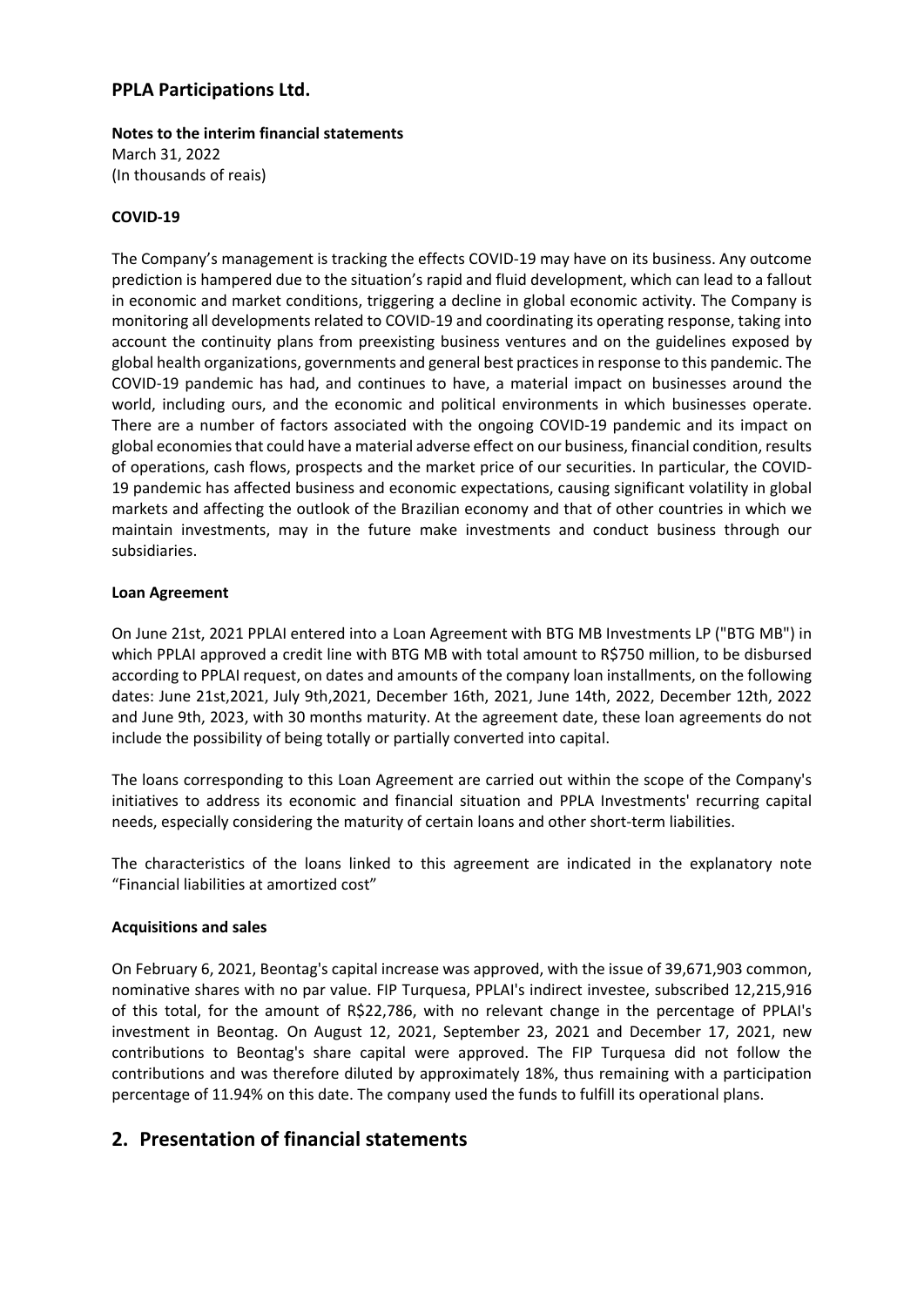### **Notes to the interim financial statements** March 31, 2022 (In thousands of reais)

The Company's financial statements were prepared and are being presented in accordance with International Financial Reporting Standards, issued by International Accounting Standards Board (IASB).

The items included in the financial statements of each of the businesses of the Company are measured using the currency of the primary economic environment in which the company operates ("functional currency"). The Company's functional currency is the U.S. Dollar, since the majority of the Company's business transactions are in the mentioned currency. The subsidiaries functional currency generally corresponds to the currency from its country.

The financial statements were approved by the Management on May 13, 2022, and they contain a true and fair view of the financial position and results of the Company.

### **3. Main accounting practices**

### **a. Use of estimatives**

The preparation of financial statements in conformity with IFRS requires management to make estimates and assumptions that affect the reported balances of assets, liabilities and disclosure of contingent assets and liabilities at the date of the financial statements, as well as the reported amounts of revenues and expenses during the year. These estimates are based on historical experience and various other factors that Management believes are reasonable under the circumstances, the results form the basis for judgments about carrying values of assets and liabilities, which are not determined through other sources. The actual results could differ from those estimates.

### **b. Functional currency and presentation**

### **Functional currency**

The items included in the financial statements of each of the subsidiaries of the Company are measured using the currency of the primary economic environment in which the company operates ("functional currency").

The Company's functional currency is the U.S. Dollar, since the majority of the Company's business transactions are in the mentioned currency. The subsidiaries functional currency generally corresponds to the currency from its country.

#### **Foreign currency translation**

The financial statements of subsidiaries whose functional currency is different from that adopted by the parent Company, are translated into the functional currency of the parent using the criteria in IAS 21.

Monetary assets and liabilities denominated in currencies other than U.S. Dollars are converted into U.S. Dollar using exchange rates closing at the end of each year. The non-monetary assets and liabilities are translated using the historical rate date. Transactions during the end of the financial year, including purchases and sales of securities, income and expenses are translated at the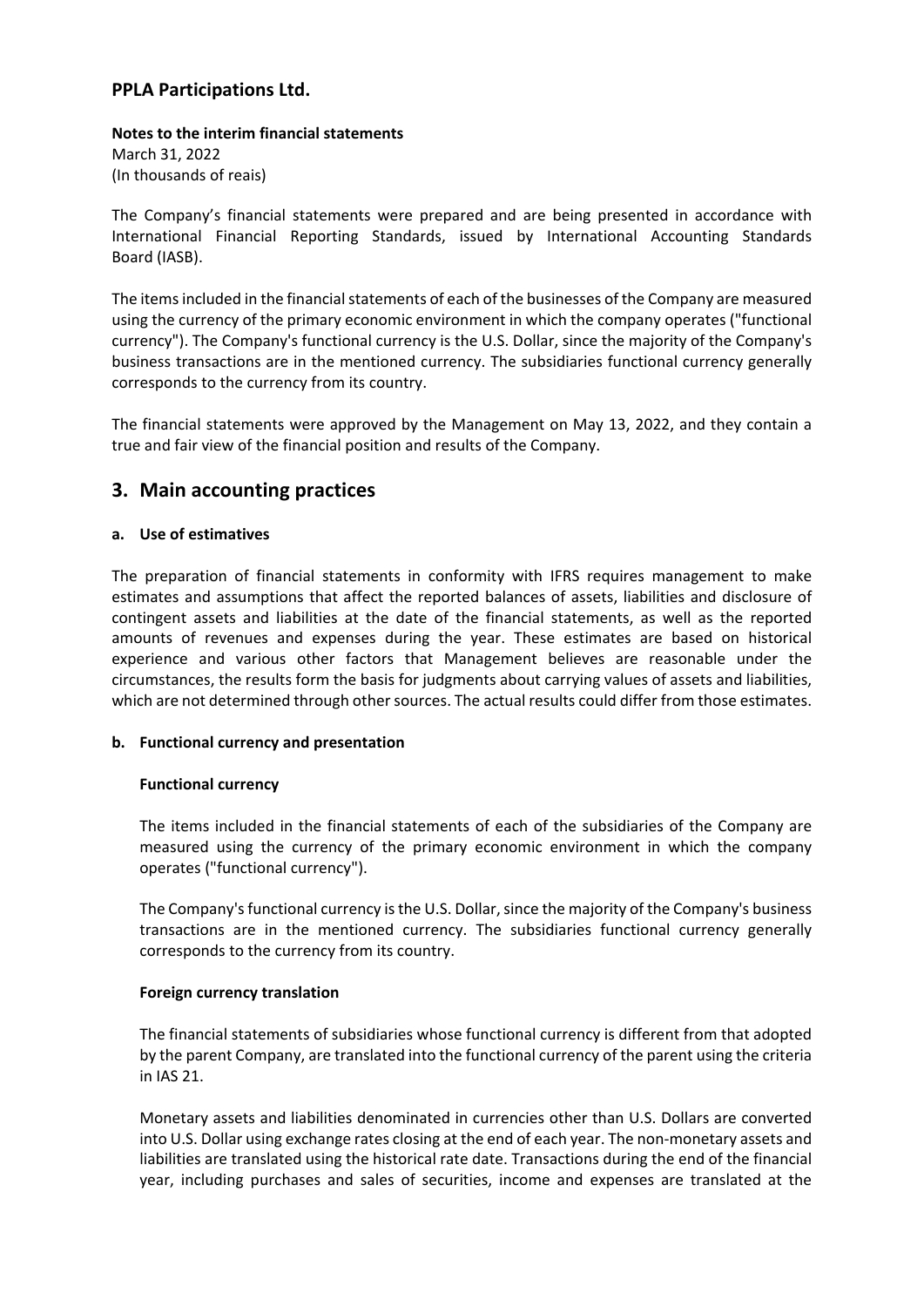# **Notes to the interim financial statements** March 31, 2022

(In thousands of reais)

exchange rate in effect at the transaction date. Gains and losses on foreign currency transactions are included in "translation adjustments" in the statement of comprehensive income.

### **Presentation currency**

These financial statements are presented using the Brazilian Real ("Real" or "reais" or "R\$") , the presentation currency, as its reporting currency exclusively to meet the specific requirements of the Brazilian Federal Securities Commission ("CVM"), the Brazilian regulatory body.

The conversion of U.S. Dollar functional currency into reais (presentation currency) was recorded pursuant to the methodology described in IAS 21 – ("The effects of changes in exchange rates"), and is summarized below:

- The assets and liabilities for each balance sheet date were translated at the closing exchange rate at the balance sheet date; income and expenses were translated using monthly average exchange rate.
- For assets and liabilities for each balance which IAS 21 does not establish a methodology for translation, the Company elected to translate balances using the closing rate of each balance sheet, and other movements in shareholders' equity were converted using monthly average rate, except those that correspond to a specific transaction with shareholders that were converted at the exchange rate at the transaction date.
- For the preparation of the statement of cash flows, the Company used the average annual rate for the conversion of balances of changes in assets and liabilities items of operational cash flows. For the remaining transactions, the Company used the historical rate. All resulting translation differences are recognized directly in "translation adjustments" in the statement of other comprehensive income. All resulting translation differences are recognized directly in "translation adjustments" in the statement of other comprehensive income.

### **c. Cash and cash equivalents**

For the purposes of statements of cash flow, cash and cash equivalents includes cash, bank deposits and highly‐liquid short‐term investments redeemable in up to 90 days, subject to an insignificant risk of change in value.

### **d. Revenue and expense recognition**

### **Net gains with financial instruments**

Amounts that arise from trading activity including all gains and losses from changes in the fair value and the interest and dividend income or expense of financial assets and liabilities held for trading.

### **Interest income (expense)**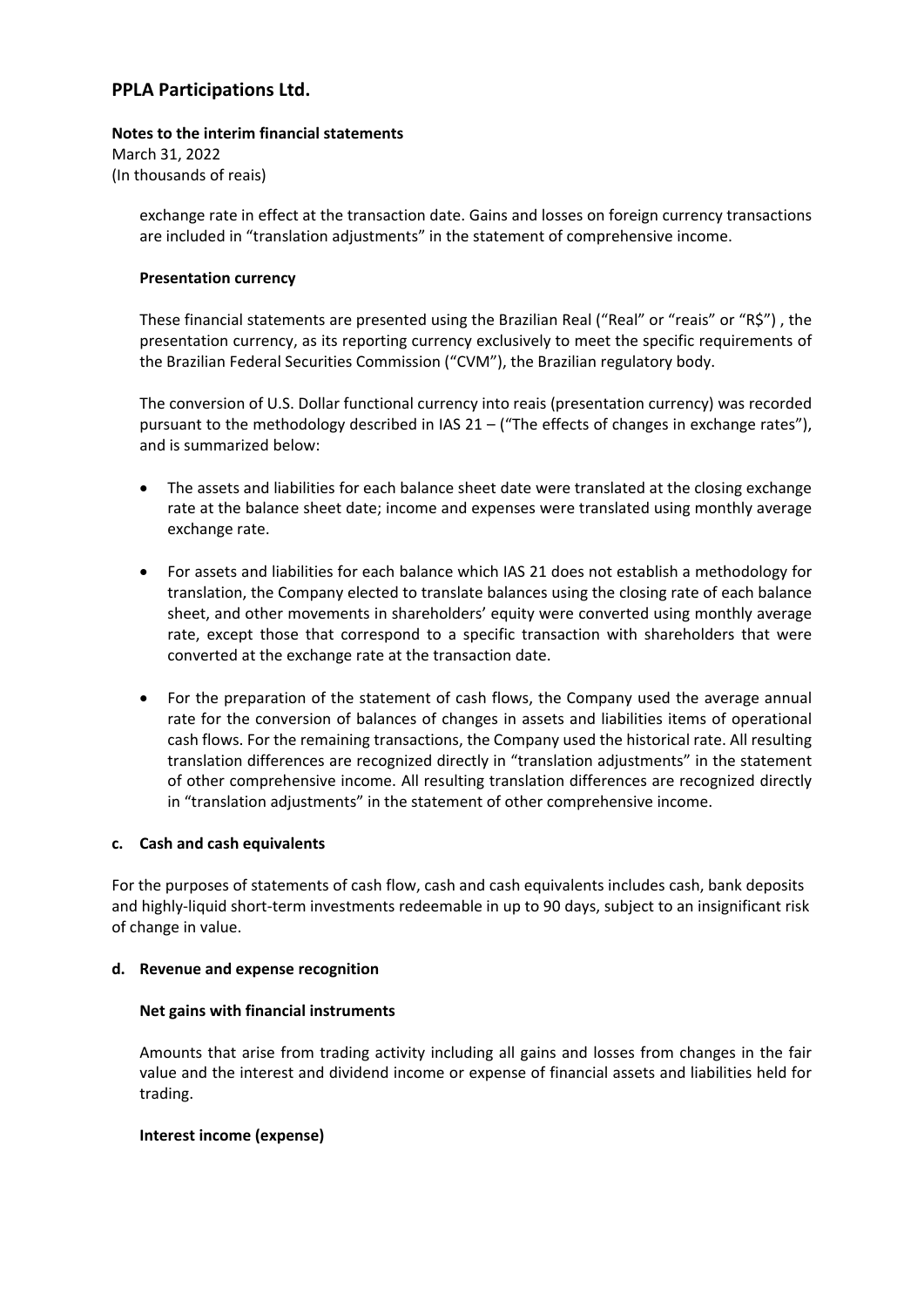### **Notes to the interim financial statements**

March 31, 2022 (In thousands of reais)

> Interest income (expense) is recognized as incurred, using the effective interesting rate method. The interest on financial instruments held for trading are recorded in the statement of income when applicable.

### **e. Financial instruments**

This section described the accounting practices related to IFRS 9.

### **Recognition date**

All financial assets and liabilities are initially recognized on the trading date, that is, the date in which the entity becomes an interested party to the contractual relationship of the instrument. This includes purchases or sales of financial assets or liabilities that require delivery of the asset at a specified time established by regulation or market standard.

### **Initial recognition of financial instruments**

The classification of the financial instruments at their initial recognition depends on the purpose for which they were acquired and their characteristics. IFRS 9 classification is generally based on the business model in which a financial asset is managed and its contractual cash flows. Subsequently to the IFRS 9 early adoption without electing fair value option, the Company classified its financial assets as measured at fair value through profit or loss (FVTPL), fair value through other comprehensive income (FVOCI) with or without recycling or at amortized cost.

### **Derivatives financial instruments**

Derivative financial instruments are recorded at fair value and held as assets when fair value is positive and as liabilities when fair value is negative. The changes in fair value of derivatives are recognized in the income statement "Net gains (losses) with financial instruments held for trading".

### **Financial assets and liabilities designated at fair value through profit and loss**

Financial assets and liabilities classified in this category are those designed as such on initial recognition. The designation of a financial instrument at fair value through profit or loss on initial recognition is only possible when the following criteria is observed and the designation of each instrument is individually determined:

- Designation eliminates or significantly reduces the inconsistent treatment which would occur in the measurement of assets and liabilities or in the recognition of gains and losses corresponding to different ways; or
- Assets and liabilities are part of a group of financial assets, financial liabilities, or both, which are managed and with their performance assessed based on the fair value, as a documented strategy of risk or investment management; or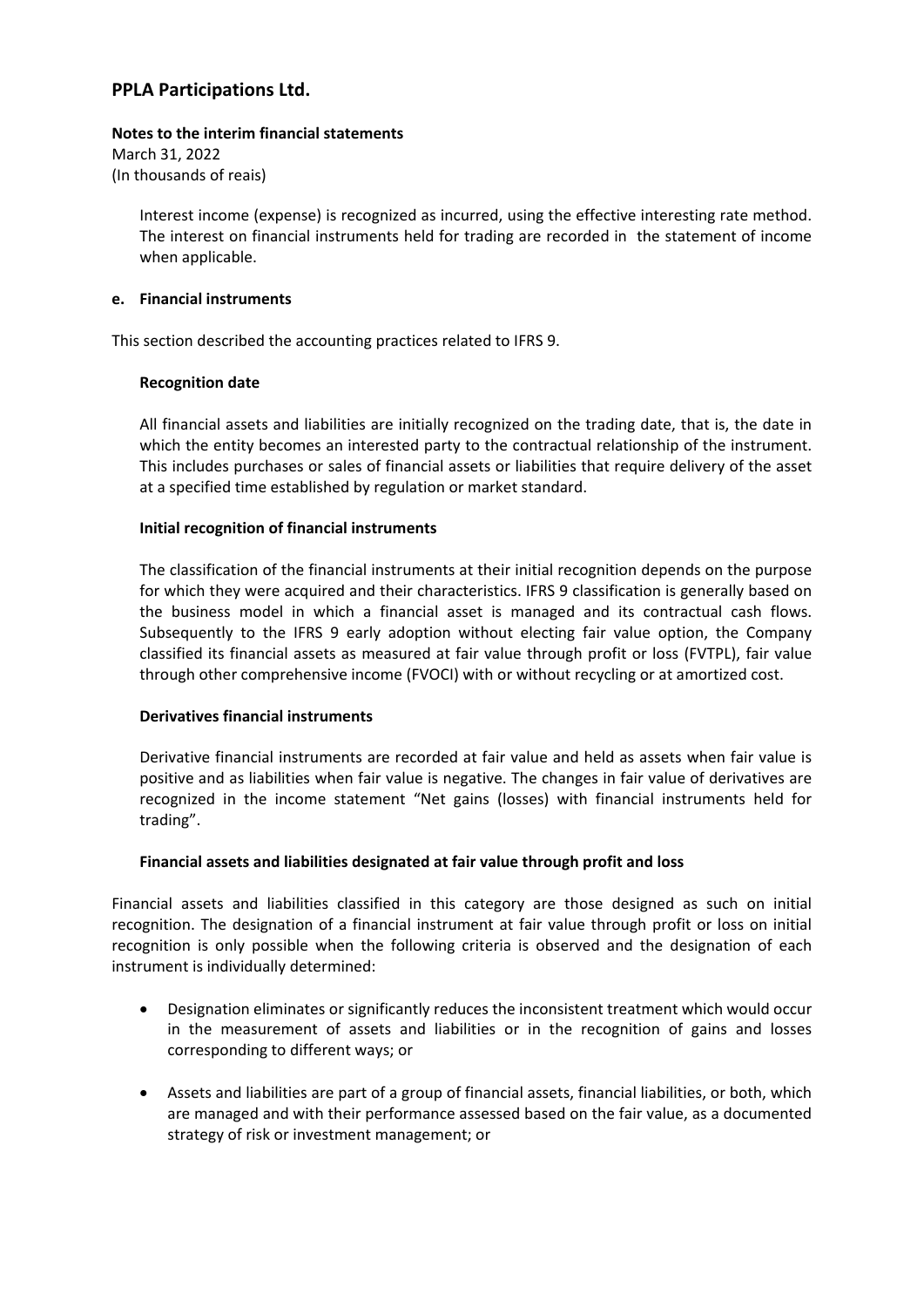### **Notes to the interim financial statements**

March 31, 2022 (In thousands of reais)

> The financial instrument contains one (or more) embedded derivative(s), which significantly modifies the cash flows that would otherwise be required by the agreement.

> Financial assets and liabilities at fair value through profit and loss are recorded in the balance sheet at fair value. Changes in the fair value and earned or incurred interest are recorded in "Net gain on financial assets or liabilities designated at fair value through profit and loss".

### **Financial assets at fair value through other comprehensive income**

Financial assets at fair value through other comprehensive income includes equities and debt instruments:

Equity Instruments

At initial recognition, the Company may make an irrevocable election to present in other comprehensive income subsequent changes in the fair value of an investment in an equity instrument that is not held for trading, nor contingent consideration recognized by an acquirer in a business combination to which IFRS 3 applies. If it makes such election, only dividend income that does not clearly represent a recovery of part of the cost of the investment is recognized in profit or loss, with all other gains and losses (including those related to foreign exchange) recognized in other comprehensive income. These gains and losses remain permanently in equity and are not subsequently reclassified to profit or loss, even on derecognition. After derecognition of the investment, the Company may transfer the cumulative gain or loss retained in other comprehensive income to retained earnings.

Debt Instruments

Debt instruments must be recognized under this category if the financial asset is held within a business model whose objective is achieved by both collecting contractual cash flows and selling financial assets and; the contractual terms of the financial asset give rise on specified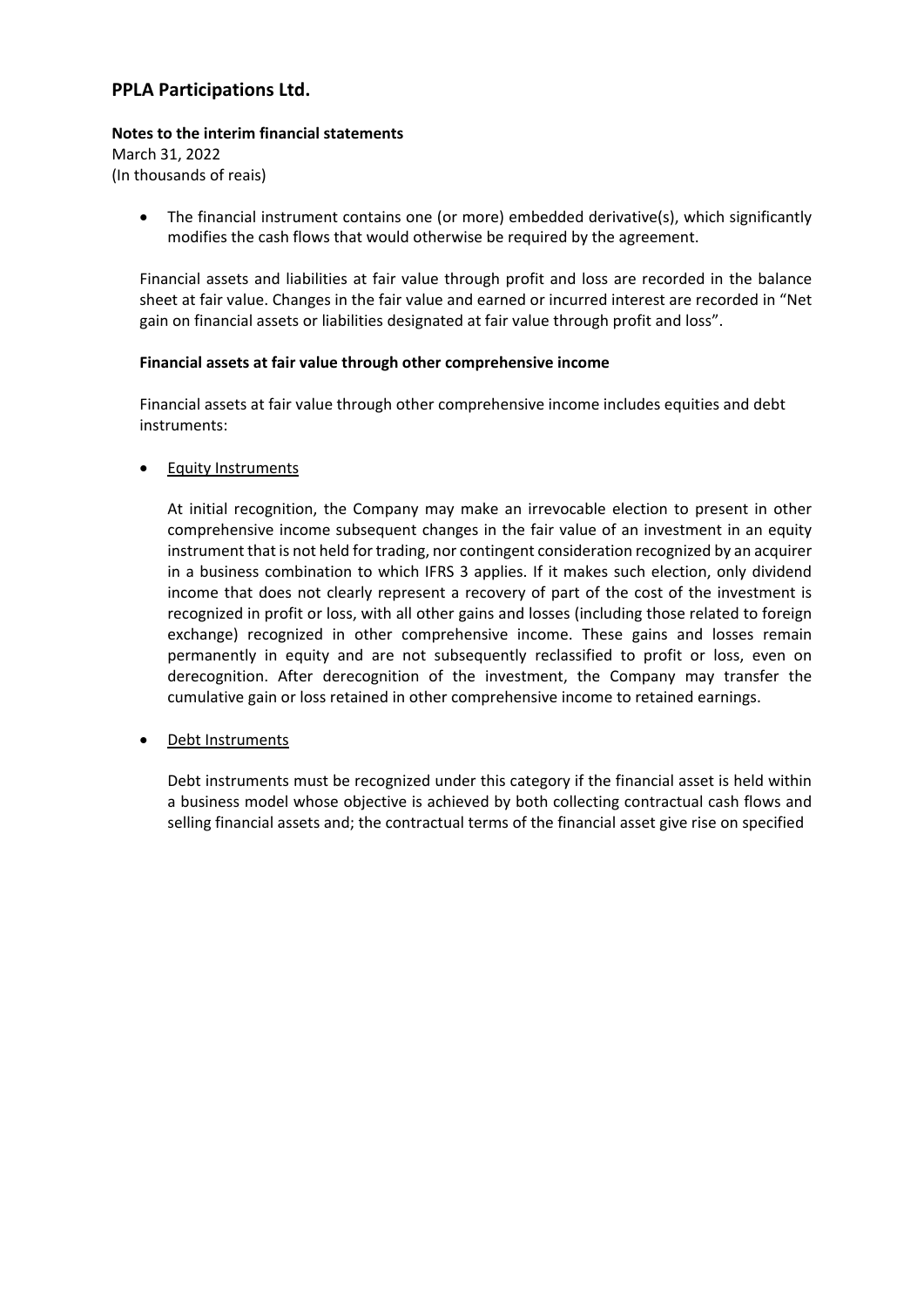### **Notes to the interim financial statements**

March 31, 2022 (In thousands of reais)

> dates to cash flows that are solely payments of principal and interest on the principal amount outstanding. The unrealized gains or losses are recognized directly in equity as other comprehensive income. Upon the realization of the debt instrument, the unrealized gains or losses, previously recognized in the statement of comprehensive income, are reclassified to the income statement, as "Gain (losses) on fair value through other comprehensive income".

### **Financial assets measured at amortized cost**

A financial asset shall be measured at amortized cost if both of the following conditions are met:

- The financial asset is held within a business model whose objective is to hold financial assets in order to collect contractual cash flows and;
- The contractual terms of the financial asset give rise on specified dates to cash flows that are solely payments of principal and interest on the principal amount outstanding.

After initial measurement, financial assets are measured at amortized cost using the effective interest rate method. Although the Company is not expected to sell a financial asset measured under this category, as it is expected to hold it to maturity to collect contractual cash flows, the Company need not hold all of those instruments until maturity and sales may occur.

### **Financial liabilities at amortized cost**

Financial liabilities are measured at amortized cost using the effective interest rate method and taking into account any discount or premium on issue and relevant costs that become part of the effective interest rate.

### **Reclassifications**

Financial assets are not reclassified subsequent to their initial recognition, except in the period after the Company changes its business model for managing financial assets.

### **Impairment of financial assets**

Under IFRS 9, at initial recognition of a debt instrument, the Company needs to project its expected credit losses for the next 12 months and recognize it as an allowance for credit losses, even though no losses have yet occurred. This is a change of concept to an expected loss model, rather than an incurred loss model that was effective under IAS 39.

If the Company is expecting a significant deterioration in the credit quality of its counterparty, it should recognize an allowance equivalent to the lifetime expected credit losses of the instrument, rather than only the 12 month expected credit losses.

### **Measurement**

Expected credit losses are a probability-weighted estimate of credit losses. They are measured as follows: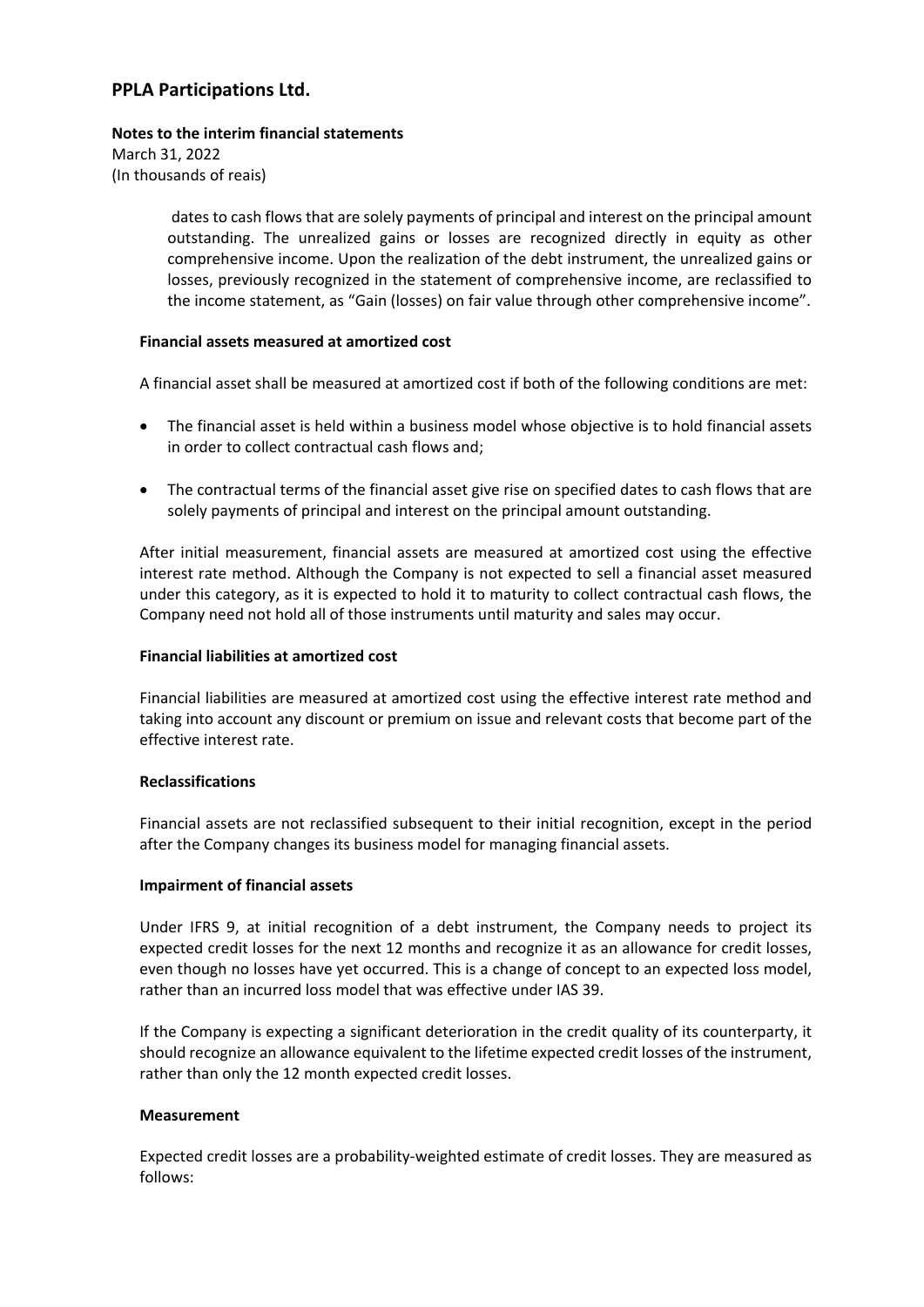# **Notes to the interim financial statements**

March 31, 2022 (In thousands of reais)

- Financial assets that are not credit‐impaired at the reporting date: as the present value of all cash shortfalls(i.e. the difference between the cash flows due to the entity in accordance with the contract and the cash flows that the Company expects to receive);
- Financial assets that are credit‐impaired at the reporting date: as the difference between the gross carrying amount and the present value of estimated future cash flows;
- Undrawn loan commitments: as the present value of the difference between the contractual cash flows that are due to the Company if the commitment is drawn down and the cash flows that the Company expects to receive; and
- Financial guarantee contracts: the expected payments to reimburse the holder less any amounts that the Company expects to recover.

If the assets are no longer performing (a credit event), despite considering the expected credit losses for the lifetime of the instrument, the Company should also recognize interest revenue based on the net carrying amount, which means that the allowance should be accounted for on interest recognition. The main evidence of deterioration of the credit quality of the counterparty are:

- The significant decline in the fair value of any security for a prolonged period;
- Non compliance with contract terms for delay of principal or interest;
- Deterioration in ability to pay and operational performance;
- Breach of covenants;
- Significant change in the performance of the counterparty market;
- Reduced liquidity of the asset due to financial difficulties the lender.

For impairment losses related to debt instruments through other comprehensive income, such losses will be recognized on the statements of income against other comprehensive income in an account called "accumulated impairment amount". However, if in a subsequent period occur an increase in the fair value of the financial asset that can be related to any event, the loss previously considered will be reversed in profit and losses.

The Company is required to reduce the gross carrying amount of its financial instruments when there is no reasonable expectation of recovering the contractual cash flows on the financial assets on its entirety or a portion thereof.

### **f. Valuation of Investment entity portfolio**

Within the context of IFRS 10, this entity is treated as an investment entity and therefore it is not necessary to carry out all the procedures related to the consolidation of investees, as the exception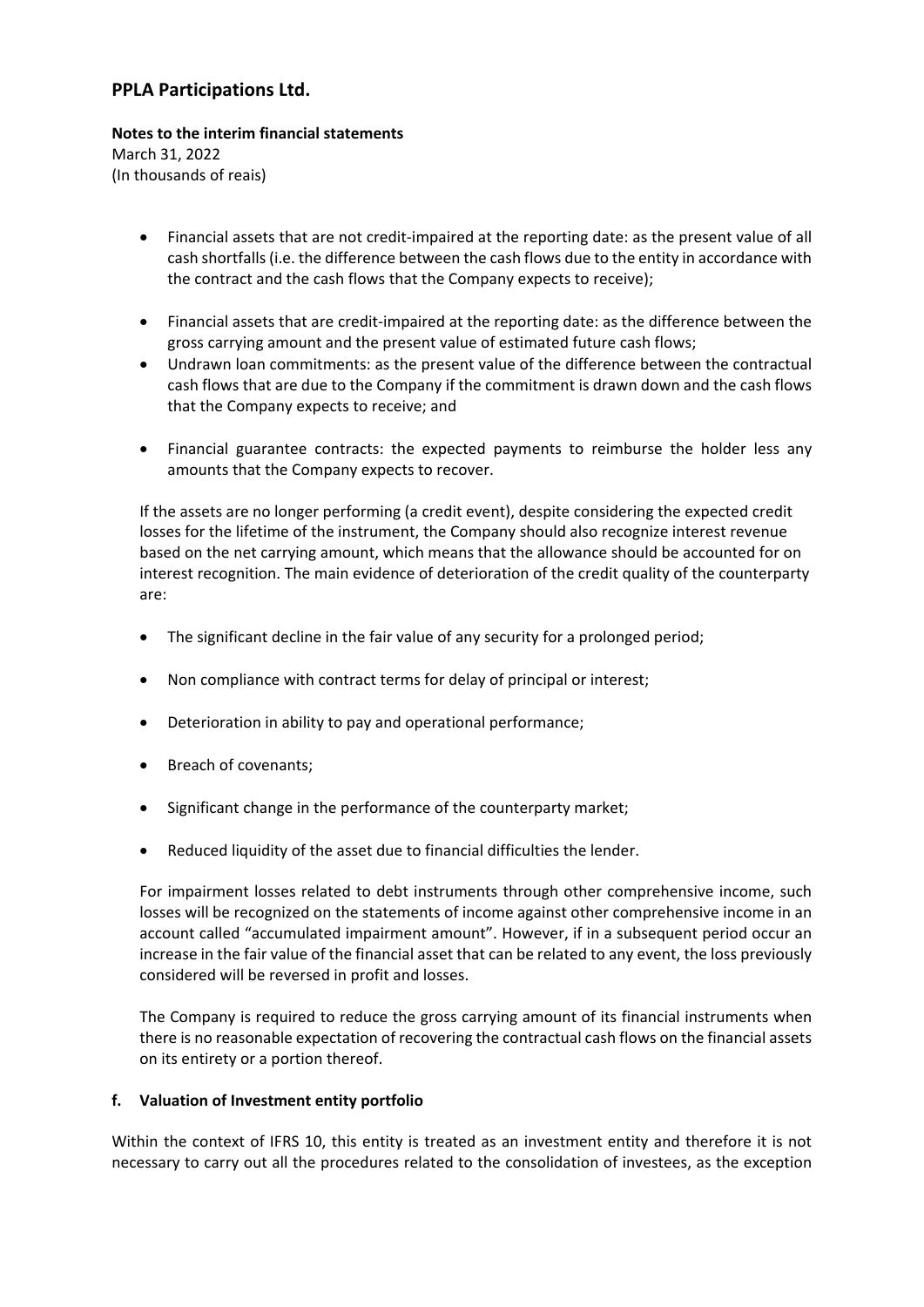**Notes to the interim financial statements** March 31, 2022 (In thousands of reais)

indicated in this rule. The objective is to earn gains through the management of portfolios and eventual purchase and sale transactions.

Investment entity portfolio is held at fair value with movements in fair value going through the profit and loss account. The investments held by BTG Holdco (through BTGI) are defined as underlying investments. These underlying investments correspond substantially to an investment in global markets and merchant banking investments which are generally made directly or through ownership in limited partnership funds. The merchant banking investments are comprised of equity ownerships, loans and convertible instruments which most of the risk and return are dependent on the fair value and characteristics of underlying equity. The Company may adjust these values if, in its view, the values do not reflect the price which would be paid in an open and unrestricted market between informed and prudent parties, acting at arm's length and under no compulsion to act.

Investment entity portfolio are measured according to the fair value measurement hierarchy described below:

Level 1: Price quotations observed in active markets for the same instrument;

Level 2: Price quotations observed in active markets for instruments with similar characteristics or based on pricing model in which the relevant parameters are based on observable active market data;

Level 3: Pricing models in which current market transactions or observable data are not available and require a high degree of judgment and estimation. Instrumentsin this category have been valued using a valuation technique where at least one input which could have a significant effect on the instrument's valuation, is not based on observable market data. Where inputs can be observed from market data without undue cost and effort, the observed input is used. Otherwise, the Company determines a reasonable level for the input. The valuation models are developed internally and are reviewed by the pricing team, which is independent from the revenue generating areas, they are updated whenever there is evidence of events that could have affected the assets' pricing. Investment entity portfolio primarily includes certain limited partnership interests in private equity funds mainly derived from our merchant banking activities and OTC derivatives which valuation depends upon unobservable inputs. No gain or loss is recognized on the initial recognition of an investment entity portfolio valued using a technique incorporating significant unobservable data.

| Level 3 valuation assumptions                  |                                                                                                                               |                                                                                                                                                                                                                                   |  |
|------------------------------------------------|-------------------------------------------------------------------------------------------------------------------------------|-----------------------------------------------------------------------------------------------------------------------------------------------------------------------------------------------------------------------------------|--|
| Asset                                          | <b>Valuation technique</b>                                                                                                    | <b>Main assumptions</b>                                                                                                                                                                                                           |  |
| Private Equity Funds (unquoted<br>investments) | Price of recent investments; Models based on<br>discounted cash flows or earnings; Market and<br>transaction (M&A) multiples. | Market and revenue growth, profitability and<br>leverage expectations, discount rates, macro-<br>economic assumptions such as inflation and<br>exchange rates, risk premiums including market,<br>size and country risk premiums. |  |
| <b>Derivatives</b>                             | Standard models and non-bidding quoted<br>prices                                                                              | Probability of default and recovery rates.                                                                                                                                                                                        |  |

In certain cases, data used to determine fair value may be from the different levels of the fair value measurement hierarchy. In these cases, the financial instrument is classified in the most conservative hierarchy in which the relevant data for the fair value assessment were used. This evaluation requires judgment and considers specific factors of the relevant financial instruments. Changes in the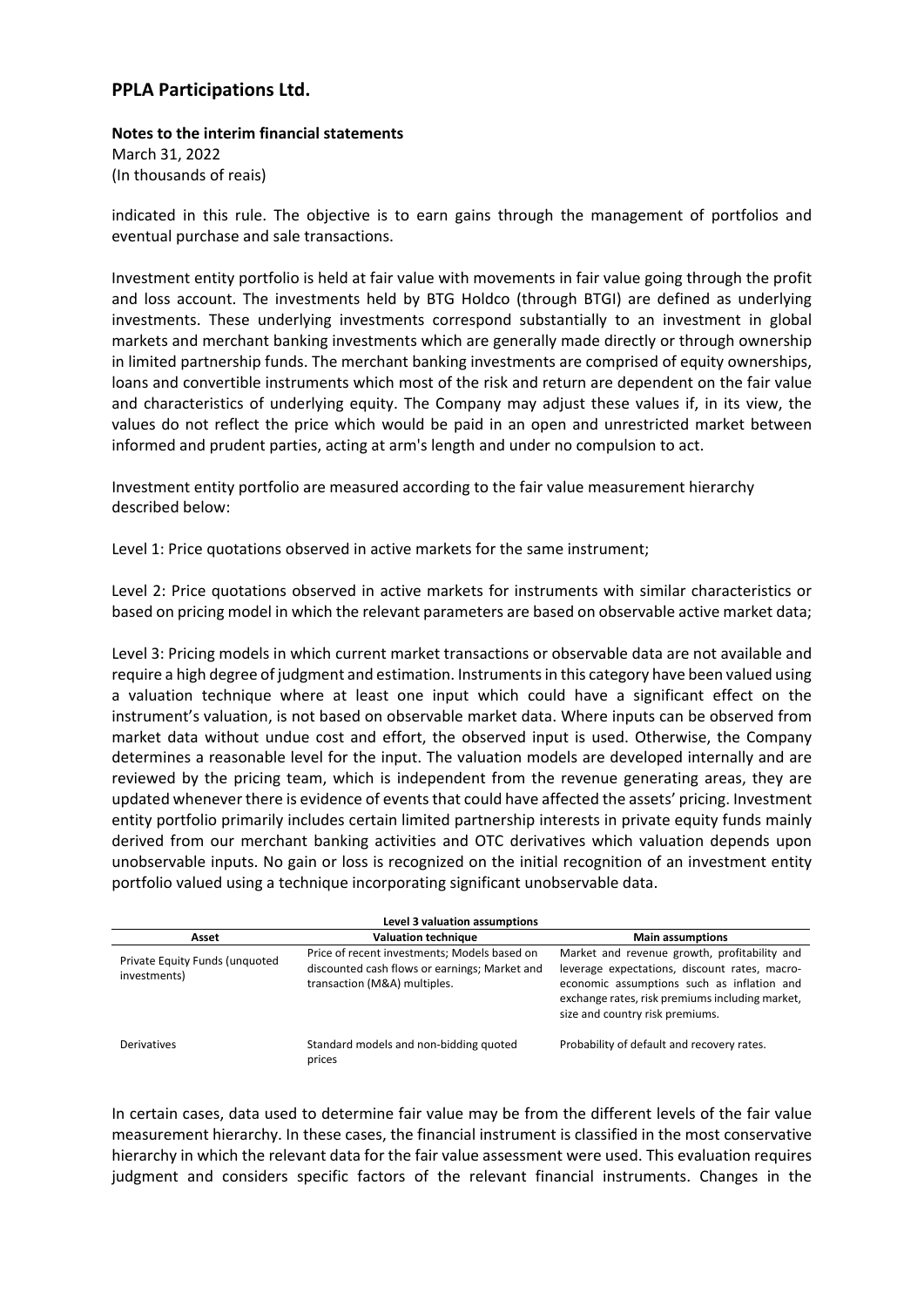### **Notes to the interim financial statements**

March 31, 2022 (In thousands of reais)

availability of the information may result in reclassification of certain financial instruments among the different levels of fair value measurement hierarchy.

### **g. Financial instruments – Offsetting**

Financial assets and liabilities are presented net in the balance sheet if, and only if, there is a current and enforceable legal right to offset the amounts recognized and if there is the intention to offset, or to realize the asset and clear the liability simultaneously.

### **h. Contingent assets and liabilities**

Provisions are recognized when the Company has a current obligation (legal or constructive), as the result of a past event and it is probable that an outflow of resources which incorporates economic benefits shall be required to settle the obligation and a reliable estimate of the amount of the obligation can be made. The expense related to any allowance is presented in the income statement net of any reimbursement.

The recognition, measurement and the disclosure of the assets and contingent liabilities and of the legal are made pursuant to the criteria described below.

Contingent assets ‐ not recognized in the financial statements, except when there is evidence that realization is virtually certain.

Contingent liabilities ‐ are recognized in the financial statements when, based on the opinion of legal advisors and Management, the risk of loss of an action, judicial or administrative is deemed likely, with a probable outflow of resources to settlement of the obligations and when the amounts involved can be reasonably measured. Contingent liabilities classified as possible losses by the legal advisors are only disclosed in explanatory notes, while those classified as remote losses are neither provided for nor disclosed.

### **i. Profit allocation**

The dividends are classified as liabilities when declared by the board and approved by the Extraordinary / Ordinary General Meeting.

### **j. Segment information**

IFRS 8 requires that operating segments are disclosed consistently with information provided to the Company's chief operating decision maker, who is the person or group of persons that allocates resources to the segments and assesses their performance. Management understands the Company has only one segment, which is related to the company's an investment activities and so no segment information is disclosed.

### **k. Invested companies**

The table below presents the direct and indirect interest of the Company in its investees: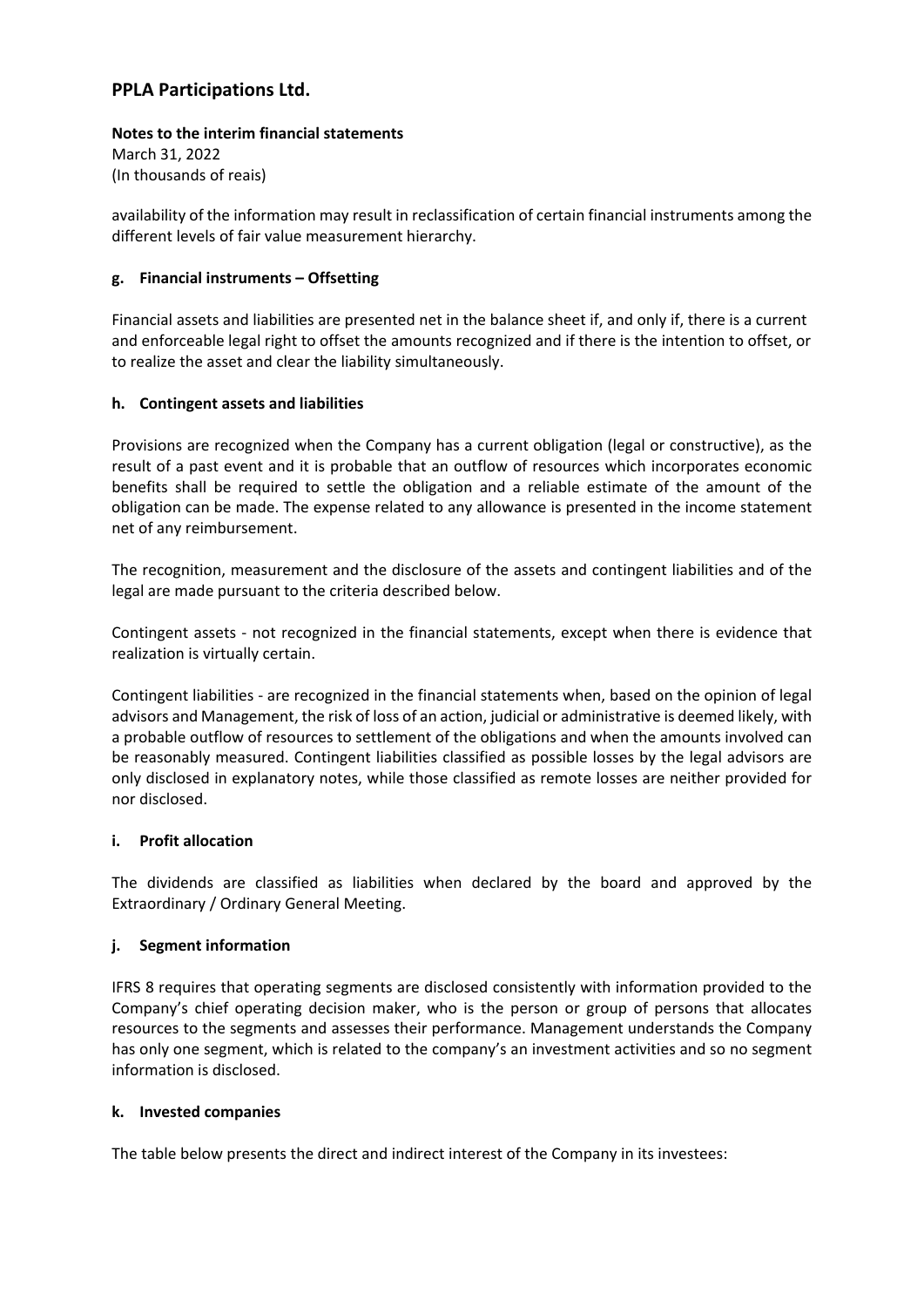#### **Notes to the interim financial statements**

March 31, 2022

(In thousands of reais)

|                            |         | Equity interest - % |            |  |
|----------------------------|---------|---------------------|------------|--|
|                            | Country | 3/31/2022           | 12/31/2021 |  |
| <b>Direct subsidiaries</b> |         |                     |            |  |
| BTG Bermuda LP Holdco Ltd. | Bermuda | 100%                | 100%       |  |
| Indirect subsidiaries      |         |                     |            |  |
| PPLA Investments LP.       | Bermuda | 0.003%              | 0.003%     |  |

On June 30, 2020, the capitalization of PPLA Investments by BTG MB Investments LP ("BTG MB") was concluded, a company that has an indirect controlling shareholder common to the Company, by issuing 91,805,085,836 Class D shares by PPLA Investments, in the amount of R\$801.1 million. As a result of the capitalization, PPLA Investments' investors were diluted in their participation, in such a way that: (i) the Company started to indirectly hold, through PPLA Bermuda LP Holdco Ltd, 0.003% of PPLA Investments; (ii) BTG MB now directly holds approximately 99.99% of PPLA Investments.

Below is the ownership interest held by PPLA Investments in its investees and investment funds: **Equity interest ‐ %**

|                                               | Country       | 03/31/2022 | 12/31/2021 |  |  |
|-----------------------------------------------|---------------|------------|------------|--|--|
| <b>Direct subsidiaries</b>                    |               |            |            |  |  |
| <b>BTG Loanco LLC</b>                         | <b>USA</b>    | 100.00%    | 100.00%    |  |  |
| <b>Indirect subsidiaries</b>                  |               |            |            |  |  |
| Timber XI SPE S.A.                            | <b>Brazil</b> | 8.16%      | 8.40%      |  |  |
| Timber IX Participações S.A.                  | <b>Brazil</b> | 8.16%      | 8.40%      |  |  |
| Timber XII SPE S.A.                           | <b>Brazil</b> | 8.16%      | 8.40%      |  |  |
| São Lourenço Empreendimentos Florestais Ltda. | <b>Brazil</b> | 8.16%      | 8.40%      |  |  |
| Fazenda Corisco Participações S.A.            | <b>Brazil</b> | 8.16%      | 8.40%      |  |  |
| BTG Pactual Santa Terezinha Holding S.A.      | <b>Brazil</b> | 8.16%      | 8.40%      |  |  |
| SCFlor Empreendimentos Agrícolas Ltda.        | Brazil        | 8.16%      | 8.40%      |  |  |
| Fazenda Santa Terezinha Participações S.A.    | <b>Brazil</b> | 8.16%      | 8.40%      |  |  |
| Timber VII SPE S.A.                           | <b>Brazil</b> | 8.16%      | 8.40%      |  |  |
| <b>BTGI Quartzo Participações S.A</b>         | <b>Brazil</b> | 100.00%    | 100.00%    |  |  |
| BTGI Safira Participações S.A                 | <b>Brazil</b> | 100.00%    | 100.00%    |  |  |
| BTGI VII Participações S.A.                   | <b>Brazil</b> | 100.00%    | 100.00%    |  |  |
| BTGI VIII Participações S.A.                  | <b>Brazil</b> | 100.00%    | 100.00%    |  |  |
| <b>BTG Pactual Stigma LLC</b>                 | <b>USA</b>    | 100.00%    | 100.00%    |  |  |
| <b>BTG Equity Investments LLC</b>             | <b>USA</b>    | 100.00%    | 100.00%    |  |  |
| Hárpia Omega Participações S.A.               | Brazil        | 100.00%    | 100.00%    |  |  |
| BTG Pactual Servicios S.A. de C.V.            | Mexico        | 100.00%    | 100.00%    |  |  |
| BTG Pactual Investimentos Florestais S.A.     | Brazil        | 30.59%     | 30.59%     |  |  |
| BRPEC Agro Pecuária S.A.                      | Brazil        |            | 100.00%    |  |  |
| BTG Pactual Proprietary Feeder (1) Limited    | Cayman        | 100.00%    | 100.00%    |  |  |
| <b>Investment funds</b>                       |               |            |            |  |  |
| BTG Pactual Brazil Investment Fund I LP       | Cayman        | 100.00%    | 100.00%    |  |  |
| BTG Pactual Brazil Investment Fund IA LP      | Cayman        | 1.02%      | 1.02%      |  |  |
| BTG Pactual Brazil Investment Fund IB LP      | Cayman        | 23.62%     | 23.62%     |  |  |
|                                               |               |            |            |  |  |

# **4. Risk management**

The Company's risk management involves several levels of our management team and various policies and strategies. The structure of the Company's committees allows engaging the whole organization and ensuring decisions are readily implemented.

The main committees/meetings involved in risk management activities are: (i) Management meeting, which approves policies, defines overall limits and, alongside with the other committees, monitors the management of our risks; (ii) Compliance Committee, which is responsible for establishing policy rules and reporting potential problems related to money laundering; and (iii) Audit Committee, which is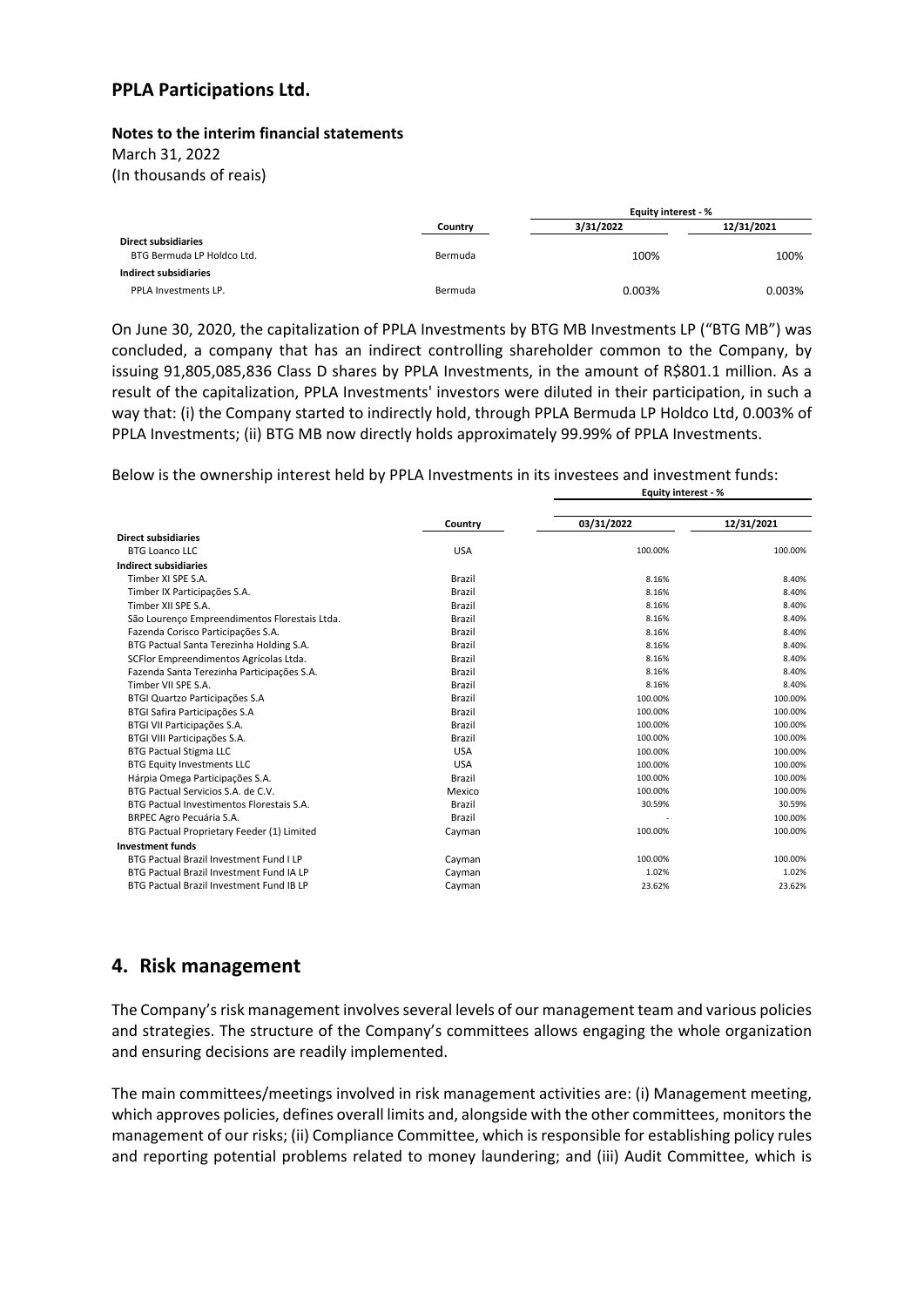#### **Notes to the interim financial statements**

March 31, 2022 (In thousands of reais)

responsible for independent verification of compliance with internal controls and assessment of maintenance of the accounting records.

#### **a. Credit risk**

The following table shows the maximum exposure of the investment entity portfolio by geographic region:

|                                                              |               | 03/31/2022           |               |       |
|--------------------------------------------------------------|---------------|----------------------|---------------|-------|
|                                                              | <b>Brazil</b> | <b>United States</b> | <b>Others</b> | Total |
| <b>Assets</b>                                                |               |                      |               |       |
| Cash and cash equivalents                                    |               |                      |               |       |
| Investment entity portfolio                                  | 10            |                      |               | 10    |
| Investments at fair value through other comprehensive income | 9             |                      |               | ٩     |
| Financial assets at amortized cost (i)                       |               |                      |               |       |
| Total                                                        | 19            |                      |               | 23    |
|                                                              |               | 12/31/2021           |               |       |
|                                                              | Brazil        | <b>United States</b> | <b>Others</b> | Total |
| <b>Assets</b>                                                |               |                      |               |       |
| Cash and cash equivalents                                    |               |                      |               |       |
| Investment entity portfolio                                  | 4             |                      |               |       |
| Investments at fair value through other comprehensive income | 14            |                      |               | 14    |
| Financial assets at amortized cost (i)                       |               |                      |               |       |
| Other assets                                                 |               |                      |               |       |
| Total                                                        | 18            |                      |               | 24    |

(i) The amount basically corresponds to loans to partners.

The table below states the maximum exposures to credit risk of the investment entity portfolio, classified by the counterparties' economic activities:

|                                                              | 03/31/2022              |           |                    |               |                         |
|--------------------------------------------------------------|-------------------------|-----------|--------------------|---------------|-------------------------|
|                                                              | Private<br>institutions | Companies | <b>Individuals</b> | <b>Others</b> | Total                   |
| <b>Assets</b>                                                |                         |           |                    |               |                         |
| Investment entity portfolio                                  |                         |           |                    |               |                         |
| Assets                                                       |                         |           |                    |               |                         |
| Cash and cash equivalents                                    |                         |           |                    |               |                         |
| Investment entity portfolio                                  |                         | 15        |                    | (5)           | 10                      |
| Investments at fair value through other comprehensive income |                         | q         |                    |               | 9                       |
| Financial assets at amortized cost                           |                         |           | 3                  |               | 3                       |
| Other assets                                                 |                         |           |                    |               |                         |
| Total                                                        |                         | 24        | 3                  | (5)           | 23                      |
|                                                              | 12/31/2021              |           |                    |               |                         |
|                                                              |                         |           |                    |               |                         |
|                                                              | Private<br>institutions | Companies | Individuals        | Others        | Total                   |
| <b>Assets</b>                                                |                         |           |                    |               |                         |
| Investment entity portfolio                                  |                         |           |                    |               |                         |
| Assets                                                       |                         |           |                    |               |                         |
| Cash and cash equivalents                                    |                         |           |                    |               |                         |
| Investment entity portfolio                                  | 10                      | 11        |                    | (17)          | 4                       |
| Investments at fair value through other comprehensive income |                         | 13        |                    |               | 14                      |
| Financial assets at amortized cost                           |                         |           | 3                  |               | 3                       |
| Other assets                                                 |                         |           |                    | 2             | $\overline{\mathbf{c}}$ |

(i) Includes financial liabilities entered into by PPLA Investments (PPLA Participations is not a counterparty of such contracts).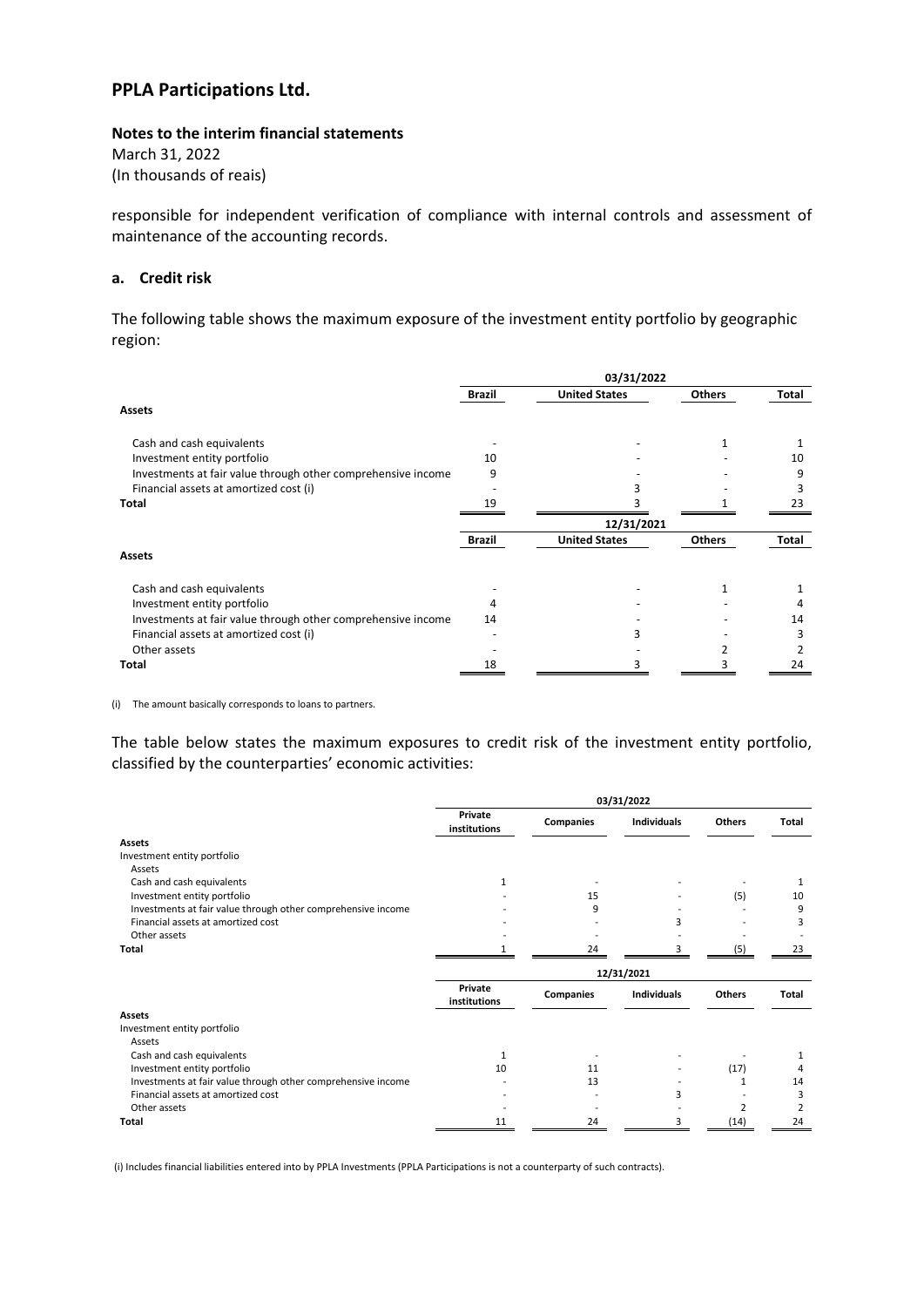**Notes to the interim financial statements** March 31, 2022

(In thousands of reais)

### **b. Liquidity analysis and risk**

As at March 31, 2022 and December 31, 2021, the Company does not have any cash or cash equivalents. And there is no fixed maturity for the discounted cash flows for the investment entity portfolio of the Company. The following table shows the Investment entity portfolio's liquidity position as at March 31, 2022 and December 31, 2021:

|                                                              | 03/31/2022      |           |            |        |                          |
|--------------------------------------------------------------|-----------------|-----------|------------|--------|--------------------------|
|                                                              | Up to 90 days / | 90 to 365 | 1 to 3     | Over 3 | Total                    |
|                                                              | No maturity     | days      | years      | years  |                          |
| <b>Assets</b>                                                |                 |           |            |        |                          |
| Investment entity portfolio                                  |                 |           |            |        |                          |
| Assets                                                       |                 |           |            |        |                          |
| Cash and cash equivalents                                    |                 |           |            |        |                          |
| Investment entity portfolio                                  | 10              |           |            |        | 10                       |
| Investments at fair value through other comprehensive income | q               |           |            |        | 9                        |
| Financial assets at amortized cost                           |                 |           |            | 3      | 3                        |
| Liabilities (i)                                              | (5)             | (8)       |            |        | (13)                     |
| Total                                                        | 15              | (8)       |            |        | 10                       |
|                                                              |                 |           | 12/31/2021 |        |                          |
|                                                              | Up to 90 days / | 90 to 365 | 1 to 3     | Over 3 |                          |
|                                                              | No maturity     | days      | years      | years  | <b>Total</b>             |
| <b>Assets</b>                                                |                 |           |            |        |                          |
| Investment entity portfolio                                  |                 |           |            |        |                          |
| Assets                                                       |                 |           |            |        |                          |
| Cash and cash equivalents                                    |                 |           |            |        |                          |
| Investment entity portfolio                                  |                 |           |            |        |                          |
| Investments at fair value through other comprehensive income | 14              |           |            |        | 14                       |
| Financial assets at amortized cost                           |                 |           |            | 3      | 3                        |
| Other assets                                                 |                 |           |            |        | $\overline{\phantom{a}}$ |
| Liabilities (i)                                              | (8)             | (8)       |            |        | (16)                     |
| Total                                                        | 13              | (8)       |            |        | 8                        |
|                                                              |                 |           |            |        |                          |

(i) Includes financial liabilities entered into by PPLA Investments (PPLA Participations is not a counterparty of such contracts).

# **5. Investment entity portfolio**

The financial statements of PPLA Investments ("PPLAI") for quarter ended March 31, 2022 were reviewed by independent auditors who issued a review report on May 13, 2022, without modification, presenting a section of relevant uncertainty related to operational continuity.

As at March 31, 2022, PPLA Investments' equity is R\$381,482 due to results with the investment entity portfolio. PPLA Participations marked its investment in PPLA Investments at R\$11 in March 31, 2022. PPLA P does not have contractual commitments with the liabilities of its investees.

PPLA Participations values its investments at fair value, in accordance with the accountings standards of PPLA Investments.

The relevant figures of the PPLA Investments investment portfolio, as at March 31, 2022 and December 31, 2021, are presented below:

|                                                              | Note | 03/31/2022 (1) | 12/31/2021 (1) |
|--------------------------------------------------------------|------|----------------|----------------|
| <b>Assets</b>                                                |      |                |                |
| Cash and cash equivalents                                    | (a)  | 41,669         | 45,732         |
| Investment entity portfolio                                  | (b)  | 378,642        | 148,415        |
| Derivative financial instruments                             |      | 232            |                |
| Investments at fair value through other comprehensive income | (c)  | 336,156        | 515,789        |
| Financial assets at amortized cost                           | (d)  | 107,574        | 113,151        |
| Other assets                                                 |      | 1,003          | 62,477         |
| Total                                                        |      | 865,276        | 885,564        |
| <b>Liabilities</b>                                           |      |                |                |
| Derivatives                                                  |      | 2,921          | 414            |
| Financial liabilities at amortized cost                      | (e)  | 385,790        | 375,100        |
| Other liabilities                                            |      | 95,083         | 186,091        |
| Total                                                        |      | 483,794        | 561,605        |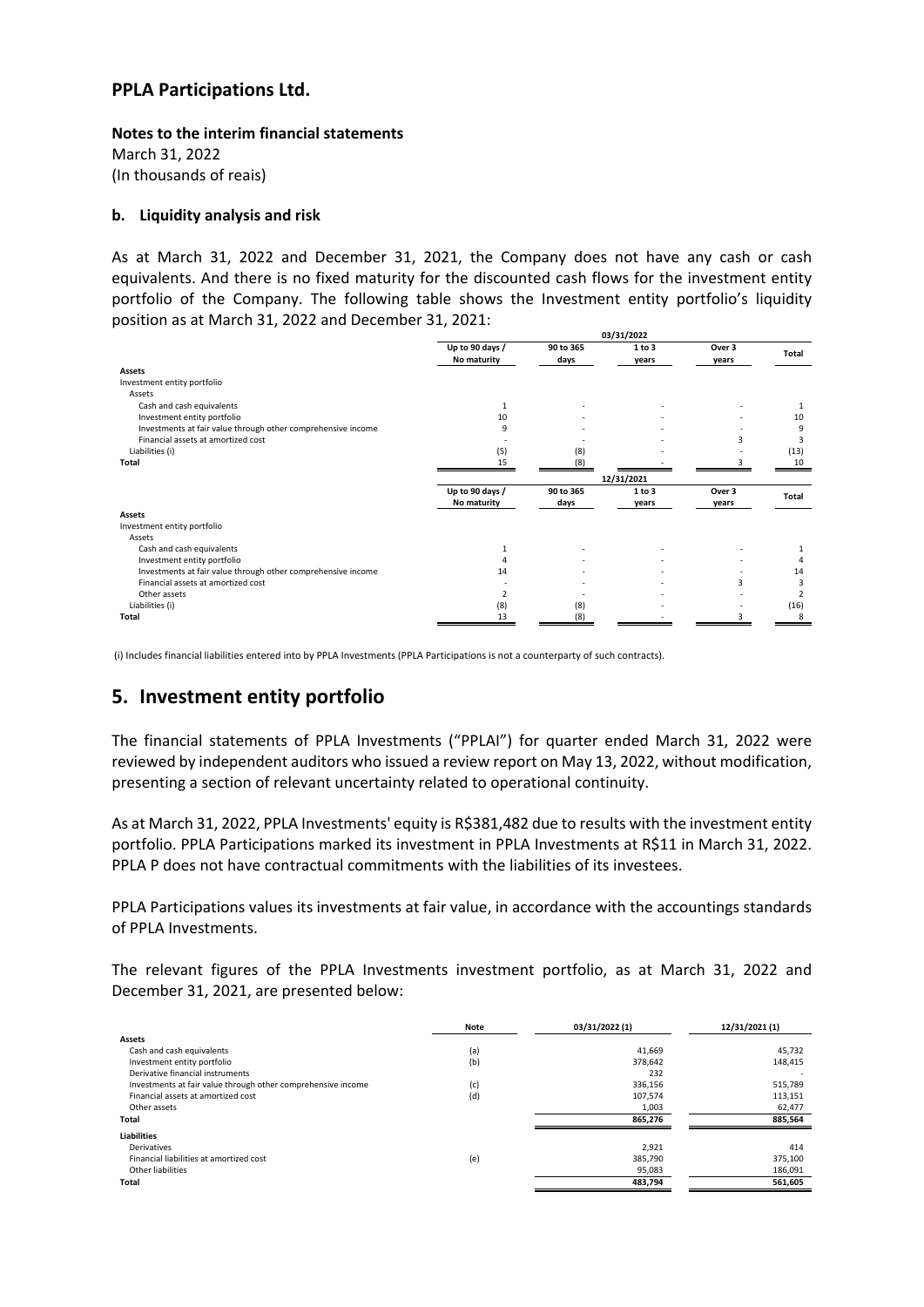#### **Notes to the interim financial statements**

March 31, 2022

(In thousands of reais)

| Shareholders' equity                       | 381.482 | 323.959 |
|--------------------------------------------|---------|---------|
| Total liabilities and shareholders' equity | 865,276 | 885.564 |
| Investment entity portfolio reconciliation |         |         |
| PPLAI shareholder's equity                 | 381.482 | 323.959 |
| PPLAP ownership (via BTG Holdco)           | 0.003%  | 0.003%  |
| Total                                      | 11      | 10      |
|                                            |         |         |

(1) Balances as reported by PPLA Investments as at March 31, 2022 and December 31, 2021.

#### **(a) Cash and cash equivalents**

This item is composed exclusively of bank deposits with immediate liquidity, totaling R\$41,669 as of March 31, 2022 (December 31, 2021 ‐ R\$45,732)..

### **(b) Investment entity portfolio**

|                                                          | As of March 31, 2022 |                   | As of December 31, 2021 |                   |  |
|----------------------------------------------------------|----------------------|-------------------|-------------------------|-------------------|--|
|                                                          | Cost                 | <b>Fair value</b> | Cost                    | <b>Fair value</b> |  |
| Merchant Banking investments (i)                         | 3.313.165            | 534.516           | 3.329.711               | 394.453           |  |
| Private equity funds ("FIP")                             | 438.313              | 382.244           | 438.313                 | 250.655           |  |
| Subsidiaries, associates and jointly controlled entities | 2.874.852            | 152.272           | 2.891.398               | 143.798           |  |
| Others (1)                                               | (155.874)            | (155.874)         | (246.038)               | (246.038)         |  |
| Total                                                    | 3.157.291            | 378.642           | 3.083.673               | 148.415           |  |

(1) Includes financial assets and liabilities entered into by Company subsidiaries.

#### **(i) Merchant Banking investments**

Merchant Banking investments consist of investments, held directly or through investment vehicles (including funds that also include third party investors), in a diversified group of portfolio companies primarily located in Brazil. Merchant Banking investments are structured generally through privately negotiated transactions with a view to divest in four to ten years.

As at March 31, 2022 and December 31, 2021, PPLA Investments Merchant Banking investments corresponds to private equity and real estate investments, through FIP or other investment vehicles, as disclosed below:

|                                                                   |                                             | 31/03/2022               |            | 31/12/2021 |                   |
|-------------------------------------------------------------------|---------------------------------------------|--------------------------|------------|------------|-------------------|
| <b>Merchant Banking investments</b>                               | <b>Description/Segment activity</b>         | (%) (1)                  | Fair value | (%) (1)    | <b>Fair value</b> |
| Through FIPs:                                                     |                                             |                          |            |            |                   |
| BrPec Agropecuária S.A. (4)                                       | Ranching                                    |                          |            | 100.00%    | 114,900           |
| Beontag (2)                                                       | Adhesives, labels and special paper company | 11.94%                   | 382.244    | 11.94%     | 135.755           |
| Through subsidiaries, associates and jointly controlled entities: |                                             |                          |            |            |                   |
| Timber XI SPE S.A.                                                | <b>Biological assets</b>                    | 8.16%                    | 4,440      | 8.40%      | 4,424             |
| Timber IX Participações S.A.                                      | <b>Biological assets</b>                    | 8.16%                    | 34,769     | 8.40%      | 28,244            |
| Timber XII SPE S.A.                                               | <b>Biological assets</b>                    | 8.16%                    | 43,260     | 8.40%      | 41,157            |
| BTG Pactual Santa Terezinha Holding S.A.                          | <b>Biological assets</b>                    | 8.16%                    | 10,325     | 8.40%      | 10,381            |
| Fazenda Corisco Participações S.A.                                | <b>Biological assets</b>                    | 8.16%                    | 11,359     | 8.40%      | 11,545            |
| Timber VII SPE S.A.                                               | <b>Biological assets</b>                    | 8.16%                    | 40,319     | 8.40%      | 40,247            |
| Loans - investimentos em Merchant Banking (3)                     | Others                                      | $\overline{\phantom{a}}$ | 7.800      |            | 7.800             |
| Total                                                             |                                             |                          | 534,516    |            | 394,453           |

(1) The equity interest disclosed in the table above refers to the Company indirect interest.

(2) As described in Note 1.

(3) During the year ended December 31,2021 new debentures were issued to Phosfaz Mineração S.A..

 (4) On December 7, 2021, the term of assignment of the entirety of the shares of Fundo de Investimento em Participações Bravo – Multiestratégia Investimento no Exterior ("FIP Bravo") held by BTGI Stigma LLC ("Stigma") was signed. FIP Bravo's main asset is the equity interest in the entire capital stock of BRPEC Agro‐precuária S.A. ("BrPec"). Stigma received approximately R\$115 million for the sale. The transaction was settled on February 7, 2022, after approval by the regulatory entities.

#### **(c) Investments at fair value through other comprehensive income**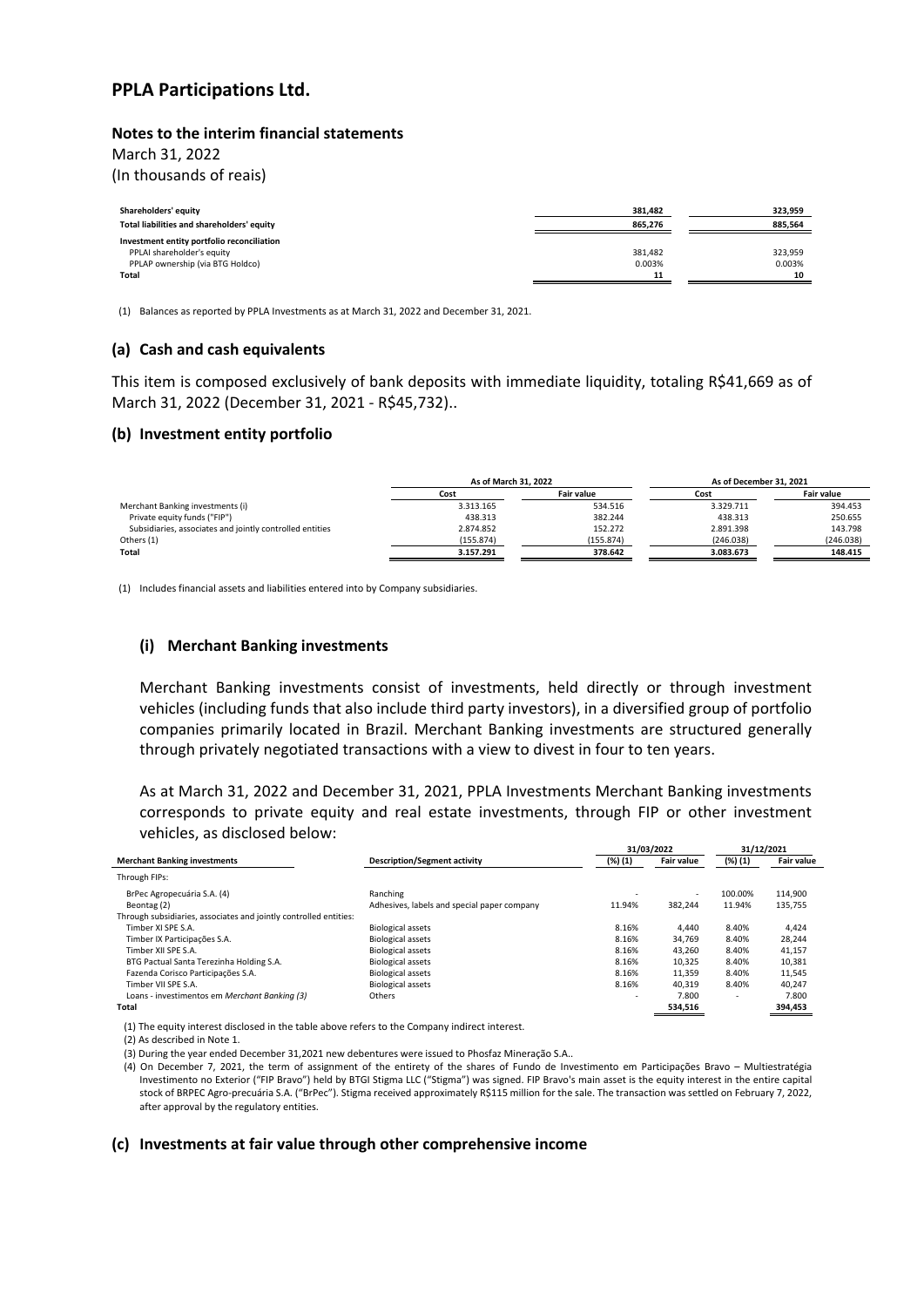#### **Notes to the interim financial statements**

March 31, 2022 (In thousands of reais)

PPLA Investments presents part of its investment entity portfolio as investments designated at fair value through other comprehensive income, as described below:

|                                    | As of March 31, 2022 |                   | As of December 31, 2021 |                   |
|------------------------------------|----------------------|-------------------|-------------------------|-------------------|
|                                    | Cost                 | <b>Fair value</b> | Cost                    | <b>Fair value</b> |
| Merchant Banking investments - FIP | 1.761.355            | 310.148           | 1,761,355               | 490,145           |
| Others                             | 26.008               | 26.008            | 25.644                  | 25.644            |
| Total                              | 1.787.363            | 336.156           | 1.786.999               | 515,789           |

#### **(i) Merchant banking investments ‐ FIP**

Investments in Merchant Banking consist of investments, made directly or through investment vehicles (including funds that also have third‐party investments), in a diversified group of portfolios of companieslocated primarily in Brazil. Merchant Banking investments are generally structured through privately negotiated transactions with the objective of divestment over a period of four to ten years.

As at March 31, 2022 and December 31, 2021, PPLA Investments Merchant Banking investments corresponds to private equity and real estate investments, through FIP, as disclosed below:

|                                     |                                          | 03/31/2022 |                   | 12/31/2021 |                   |
|-------------------------------------|------------------------------------------|------------|-------------------|------------|-------------------|
| <b>Merchant Banking investments</b> | <b>Description/Segment activity</b>      | (%) (1)    | <b>Fair value</b> | (%) (1)    | <b>Fair value</b> |
| A!Bodytech Participações S.A.       | Fitness segment                          | 10.5%      | 5.739             | 10.5%      | 6.311             |
| Latte S.A.                          | Waste collection, treatment and disposal | 15.7%      | 3.464             | 15.7%      | 3.674             |
| UOL Universo on Line S.A.           | Internet and server provider             | 3,1%       | 300.737           | 3.1%       | 479.956           |
| Others                              | Others                                   | -          | 208               |            | 204               |
| Total                               |                                          |            | 310.148           |            | 490.145           |
|                                     |                                          |            |                   |            |                   |

(1) The equity interest disclosed in the table above refers to the Company indirect interest.

#### **(d) Financial assets at amortized cost**

|              | 03/31/2022 | 12/31/2021 |
|--------------|------------|------------|
| Partners (i) | 107,574    | 113,151    |
| Total        | 107,574    | 113,151    |

(i) Loans granted by PPLA Investments are indexed to CDI or libor, and the maturity are in general higher than one year. Loans to partners are provided in connection to the acquisition of shares in BTG Pactual Group and are considered as related parties at PPLA Investments – note 19.

As at March 31, 2022 and December 31, 2021, the fair value attributed to the loans and receivables is similar to its amortized cost.

### **(e) Financial liabilities at amortized cost**

Part of the loans and medium term notes are guaranteed by BTG Pactual Holding S.A., indirect parent company of Banco BTG Pactual.

#### **(f) Fair value Hierarchy**

PPLA Investments classifies its investment entity portfolio as level 3. However, the underlying assets and liabilities of this portfolio have different classification which is presented as follows: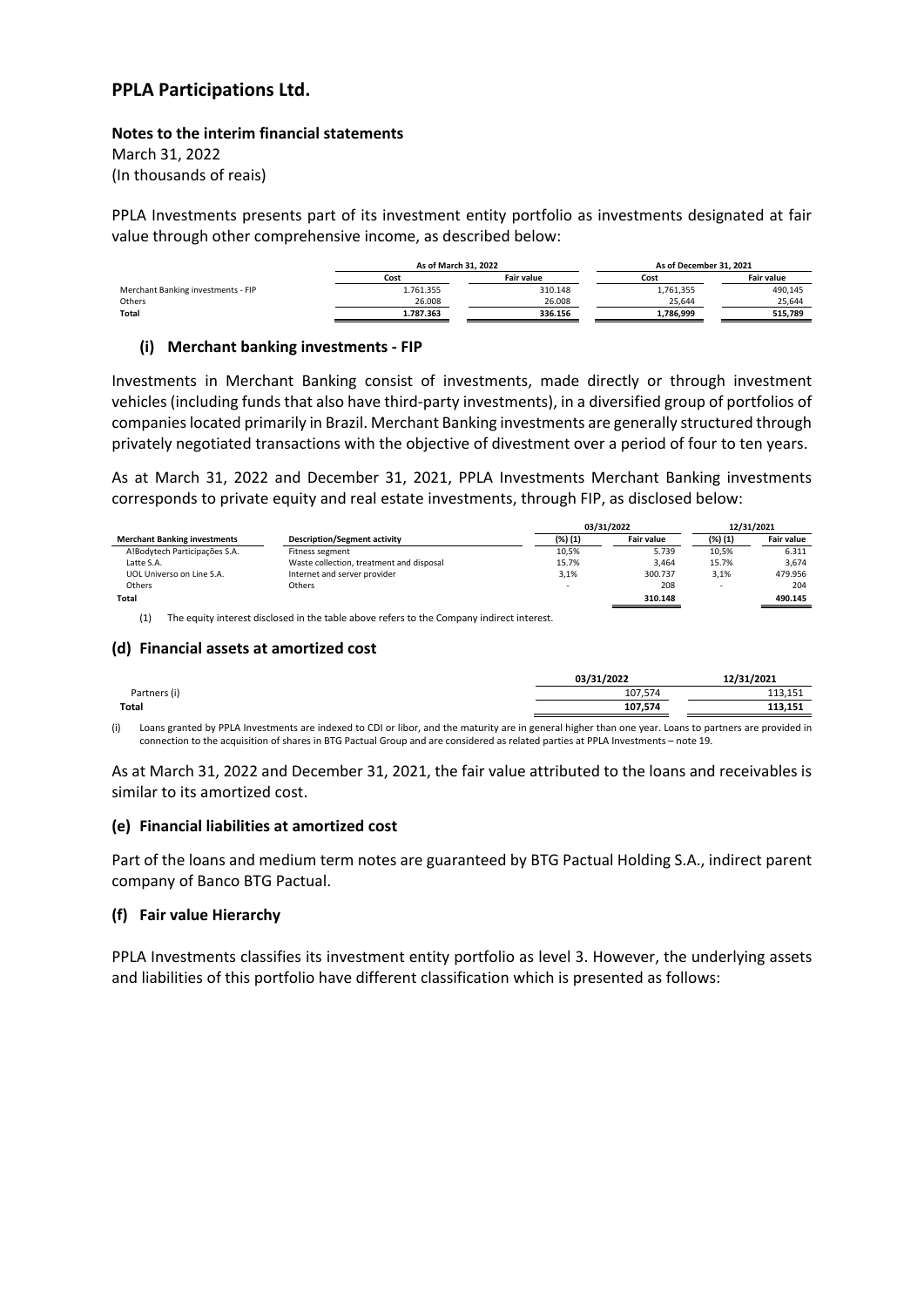**Notes to the interim financial statements**

March 31, 2022

(In thousands of reais)

#### **Investment entity portfolio**

|                                                          | 03/31/2022               |            |                |           |
|----------------------------------------------------------|--------------------------|------------|----------------|-----------|
|                                                          | Level 1                  | Level 2    | Level 3        | Total     |
| Investment entity portfolio                              |                          |            |                |           |
| Merchant Banking investments                             |                          |            |                |           |
| Private equity funds                                     |                          | ۰          | 382.244        | 382.244   |
| Subsidiaries, associates and jointly controlled entities |                          | 7.800      | 144.472        | 152.272   |
| Others                                                   |                          | (155.874)  |                | (155.874) |
| Total                                                    |                          | (148.074)  | 526.716        | 378.642   |
|                                                          |                          | 12/31/2021 |                |           |
|                                                          | Level 1                  | Level 2    | Level 3        | Total     |
| Investment entity portfolio                              |                          |            |                |           |
| Merchant Banking investments                             |                          |            |                |           |
| Private equity funds                                     | $\overline{\phantom{a}}$ |            | 250.655        | 250.655   |
| Subsidiaries, associates and jointly controlled entities |                          | 7.800      | 135.998        | 143.798   |
| Others                                                   |                          | (246.038)  | $\blacksquare$ | (246.038) |
| Total                                                    |                          | (238.238)  | 386.653        | 148.415   |
|                                                          |                          |            |                |           |

#### **(i) Investments at fair value through other comprehensive income**

The summary of assets and liabilities classified in accordance with the fair value hierarchy is as follows:

| .                                                            |            |                |         |         |  |
|--------------------------------------------------------------|------------|----------------|---------|---------|--|
|                                                              | 03/31/2022 |                |         |         |  |
|                                                              | Level 1    | Level 2        | Level 3 | Total   |  |
| Investments at fair value through other comprehensive income |            |                |         |         |  |
| Merchant Banking investments - FIP                           |            |                | 310.148 | 310.148 |  |
| Others                                                       | 26.008     | $\blacksquare$ |         | 26,008  |  |
| Total                                                        | 26.008     | ۰              | 310.148 | 336,156 |  |
|                                                              |            | 12/31/2021     |         |         |  |
|                                                              | Level 1    | Level 2        | Level 3 | Total   |  |
| Investments at fair value through other comprehensive income |            |                |         |         |  |
| Merchant Banking investments - FIP                           |            |                | 490.145 | 490.145 |  |
| Others                                                       | 25.644     | $\blacksquare$ |         | 25.644  |  |
| Total                                                        | 25.644     |                | 490.145 | 515.789 |  |
|                                                              |            |                |         |         |  |

#### **(iii) Financial assets at amortized cost**

Loans and receivables are presented at fair value at PPLA Investments level using a pricing model in which the relevant parameters are based on observable active market data.

#### **(iv) Financial liabilities at amortized cost**

Financial liabilities at amortized cost are presented at fair value at PPLA Investments level using a pricing model in which the relevant parameters are based on observable active market data. Therefore, they fall in the Fair Value Level 2 category.

#### **(v) Summary of valuation techniques**

There were no changes from the valuation techniques disclosed in the financial statements for the quarter ended March, 2022.

#### **(vi) Reclassification between levels**

During the quarter ended March 31, 2022, there were no reclassification between levels and fair value hierarchy.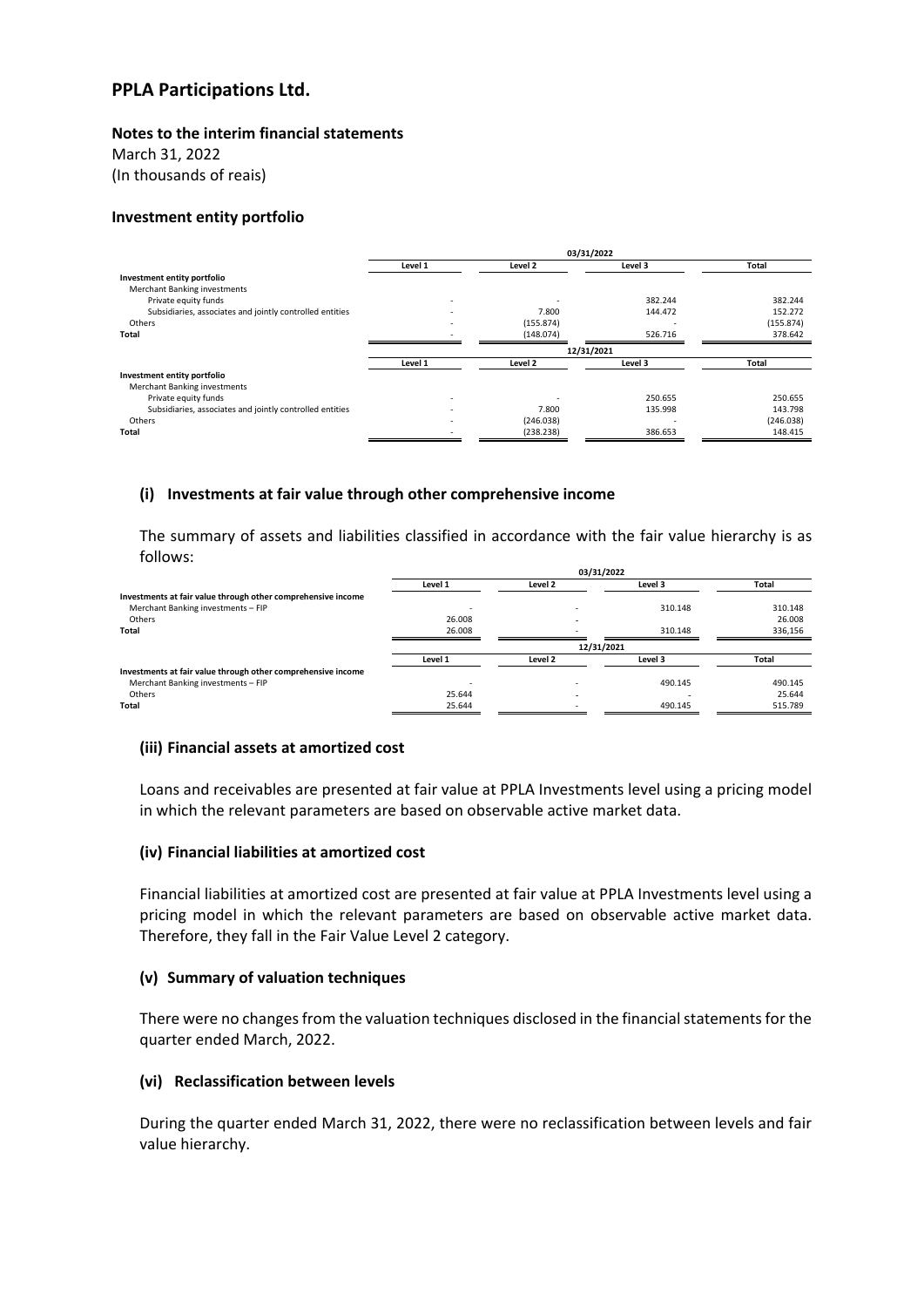**Notes to the interim financial statements** March 31, 2022 (In thousands of reais)

### **6. Amounts receivable**

As at March 31, 2022 and December 31, 2021, the item refers entirely to amounts receivable from investees/subsidiaries, to pay for the Company's administrative expenses.

# **7. Other liabilities**

As at March 31, 2022 and December 31, 2021, the item refers entirely to amounts payable regarding administrative expenses from the Company's BDRs program.

# **8. Shareholders' equity**

#### **a. Capital**

As at March 31, 2022 and December 31, 2021, the Company's capital was comprised by the following class of shares:

|             |                |           | 03/31/2022      |                         |                |
|-------------|----------------|-----------|-----------------|-------------------------|----------------|
|             | Authorized     | Issued    | Par value (R\$) | <b>Voting</b><br>rights | Vote per share |
| Class A (i) | 5,000,000,000  | 938,222   |                 | Sim                     |                |
| Class B (i) | 10,000,000,000 | 1,876,444 |                 | Não                     |                |
| Class C     |                |           | 1.00            | Sim                     | $(*)$          |
| Class D     | 1,000,000,000  |           | 0.0000000001    | Sim                     |                |
| Total       | 16,000,000,001 | 2,814,667 |                 |                         |                |
|             |                |           | 12/31/2021      |                         |                |
|             |                |           |                 | <b>Voting</b>           |                |
|             | Authorized     | Issued    | Par value (R\$) | rights                  | Vote per share |
| Class A (i) | 5,000,000,000  | 938,222   |                 | Yes                     |                |
| Class B (i) | 10,000,000,000 | 1,876,444 |                 | No                      |                |
| Class C     |                |           | 1               | Yes                     | $(*)$          |
| Class D     | 1,000,000,000  |           | 0.0000000001    | Yes                     |                |
| Total       | 16,000,000,001 | 2,814,667 |                 |                         |                |
|             |                |           |                 |                         |                |

(\*) Class C shareholders have voting rights equivalent to ten times the total number of issued and subscribed A and D Class shares at any moment. (i) Only class A and class B shareholders are entitled to economic benefits.

#### **b. Treasury shares**

In the quarter ended March 31, 2022, there was no cancellation of shares held in treasury (31 December 2021, there was a cancellation equivalent to 690,200 units).

During the quarter ended March 31, 2022 and year ended December 31, 2021, the Company did not repurchased units.

#### **c. Dividends**

The Company did not distribute dividends during the periods ended on March 31, 2022 and December 31, 2021.